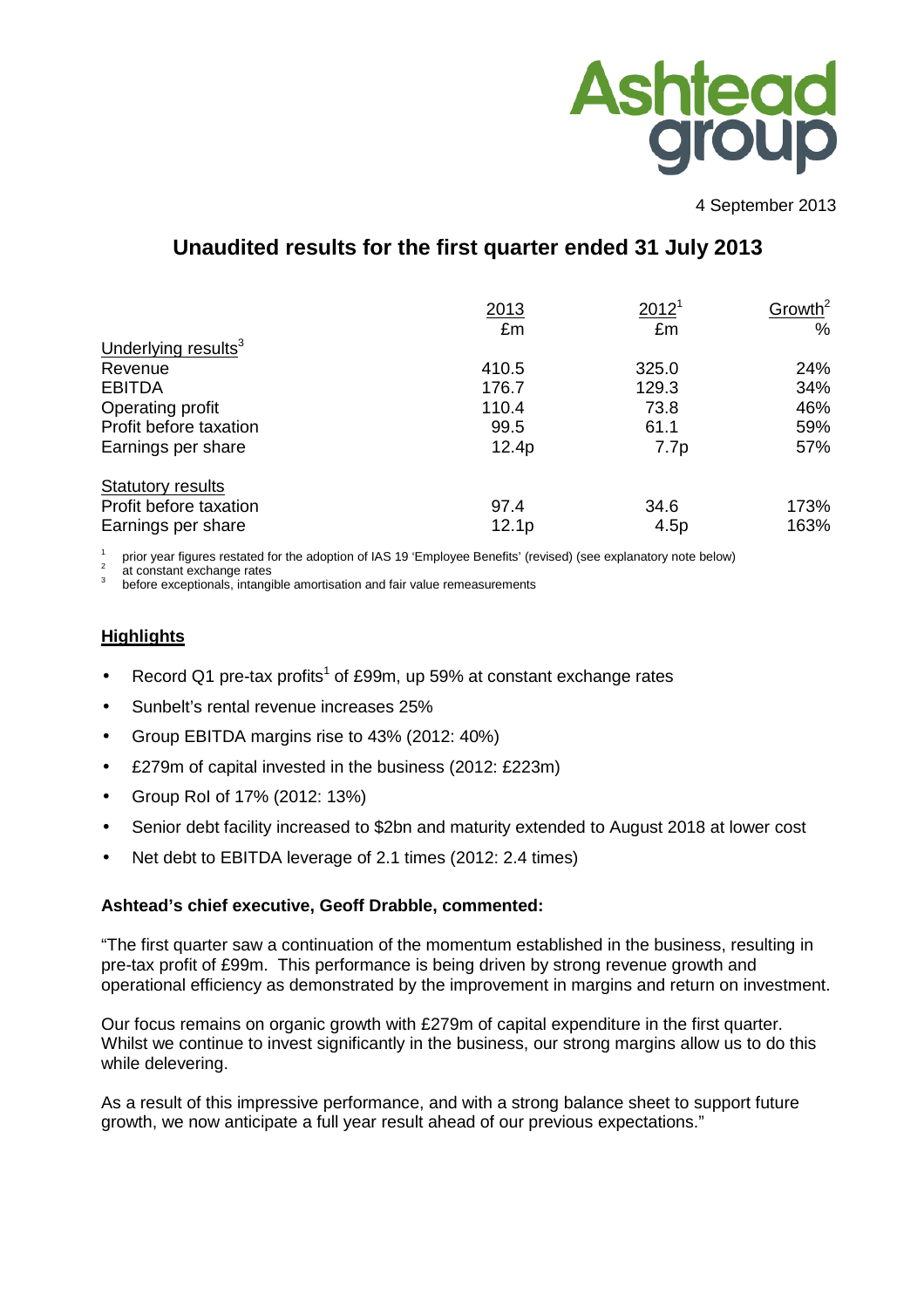Contacts:

Geoff Drabble Chief executive Change 144 (0)20 7726 9700<br>Suzanne Wood Finance director Brian Hudspith Maitland +44 (0) 20 7379 5151

Geoff Drabble and Suzanne Wood will hold a conference call for equity analysts at 9.30am on Wednesday, 4 September 2013. Dial in details for this call have already been distributed but any analyst not having received them should contact the Company's PR advisors, Maitland (Astrid Wright) on 020 7379 5151. The call will be webcast live via the Company's website at www.ashtead-group.com and there will also be a replay available via the website from shortly after the call concludes. There will, as usual, also be a separate call for bondholders at 4.00pm UK time (11.00am EST).

#### Explanatory note

Prior year figures have been restated following the adoption of IAS 19 'Employee Benefits' (revised). Adoption of the revised standard has decreased the Group's reported operating profit and has increased net financing costs. The net effect is to reduce profit before taxation by £1.3m for the year ended 30 April 2013. See note 1 for further information.

#### **Forward looking statements**

This announcement contains forward looking statements. These have been made by the directors in good faith using information available up to the date on which they approved this report. The directors can give no assurance that these expectations will prove to be correct. Due to the inherent uncertainties, including both business and economic risk factors underlying such forward looking statements, actual results may differ materially from those expressed or implied by these forward looking statements. Except as required by law or regulation, the directors undertake no obligation to update any forward looking statements whether as a result of new information, future events or otherwise.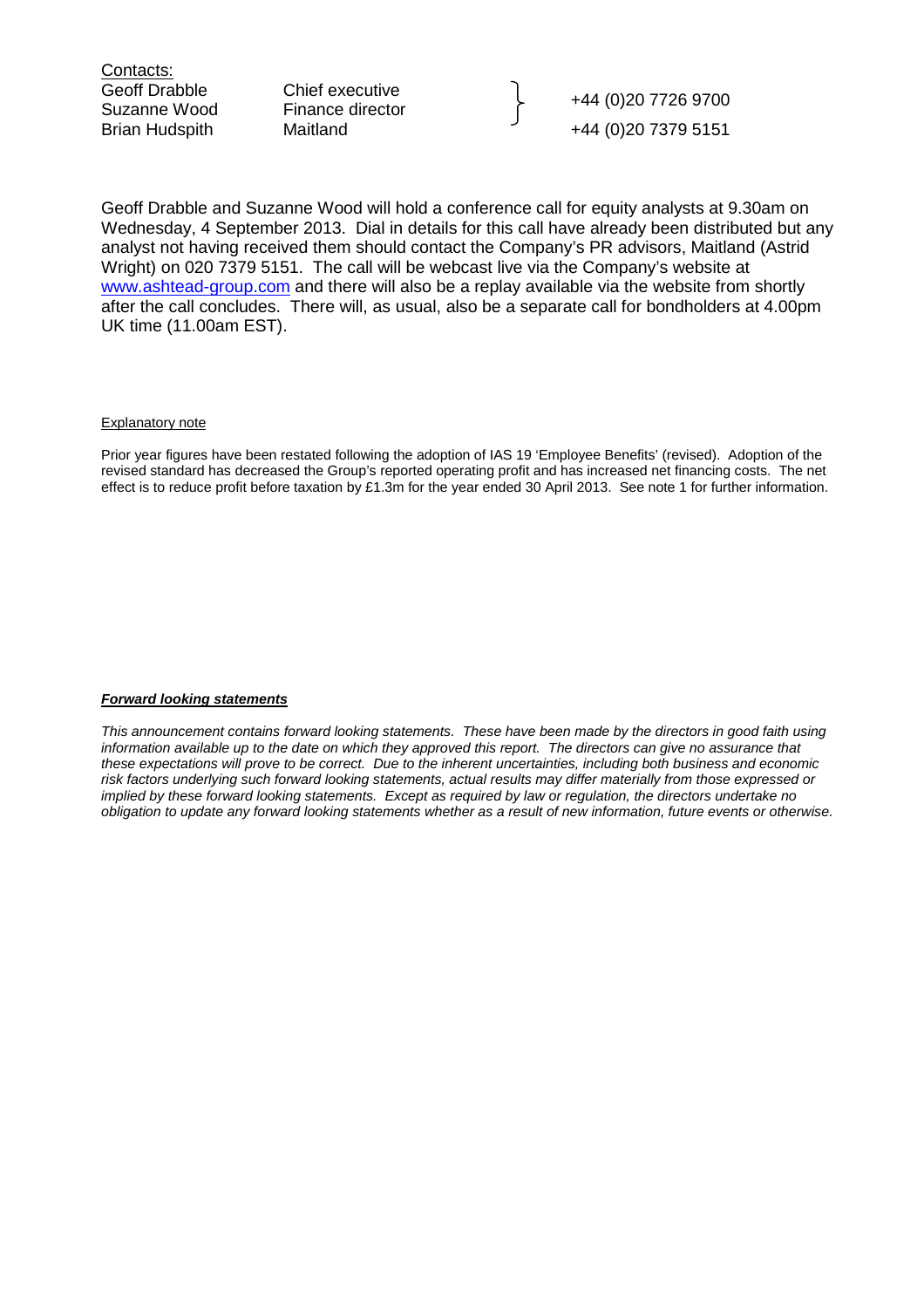#### **Trading results**

|                                                      | Revenue      |       |       | <b>EBITDA</b>      |        | Operating profit   |
|------------------------------------------------------|--------------|-------|-------|--------------------|--------|--------------------|
|                                                      | 2013         | 2012  | 2013  | 2012<br>(restated) | 2013   | 2012<br>(restated) |
| Sunbelt in \$m                                       | 526.3        | 432.1 | 243.0 | 183.6              | 160.7  | <u> 114.4</u>      |
| Sunbelt in £m                                        | 343.9        | 275.3 | 158.7 | 117.0              | 104.9  | 72.9               |
| A-Plant                                              | 66.6         | 49.7  | 20.4  | 14.3               | 7.9    | 3.0                |
| Group central costs                                  |              |       | (2.4) | (2.0)              | (2.4)  | (2.1)              |
|                                                      | <u>410.5</u> | 325.0 | 176.7 | 129.3              | 110.4  | 73.8               |
| Net financing costs                                  |              |       |       |                    | (10.9) | (12.7)             |
| Profit before tax, exceptionals,                     |              |       |       |                    |        |                    |
| remeasurements and amortisation                      |              |       |       |                    | 99.5   | 61.1               |
| <b>Exceptional items</b>                             |              |       |       |                    |        | (18.0)             |
| Fair value remeasurements                            |              |       |       |                    |        | (7.4)              |
| Amortisation                                         |              |       |       |                    | (2.1)  | (1.1)              |
| Profit before taxation                               |              |       |       |                    | 97.4   | 34.6               |
| <b>Taxation</b>                                      |              |       |       |                    | (36.7) | (12.3)             |
| Profit attributable to equity holders of the Company |              |       |       |                    | 60.7   | 22.3               |
| <u>Margins</u>                                       |              |       |       |                    |        |                    |
| <b>Sunbelt</b>                                       |              |       | 46.2% | 42.5%              | 30.5%  | 26.5%              |
| A-Plant                                              |              |       | 30.5% | 28.9%              | 11.8%  | 5.9%               |
| Group                                                |              |       | 43.0% | 39.8%              | 26.9%  | 22.7%              |

Group revenue increased 26% to £411m in the quarter (2012: £325m) with strong growth in both businesses. This revenue growth, combined with ongoing operational efficiency and lower financing costs generated record underlying profit before tax of £99m (2012: £61m).

Sunbelt continues to drive the Group's performance. Rental revenue grew 25% to \$479m (2012: \$384m), driven by a 17% increase in average fleet on rent and 6% improvement in yield. Sunbelt's total revenue, including new and used equipment, merchandise and consumable sales, grew 22% to \$526m (2012: \$432m) as it sold less used equipment. A-Plant had a good quarter, delivering rental revenue growth of 35% to £61m (2012: £45m). Rental revenue growth excluding acquisitions was 12%, reflecting 9% more fleet on rent and a 3% improvement in yield.

Sunbelt's strong revenue growth, combined with continued operational efficiency resulted in a record first quarter EBITDA margin of 46% (2012: 43%) as 63% of revenue growth dropped-through to EBITDA. This contributed to an operating profit of \$161m (2012: \$114m). A-Plant's EBITDA margin improved to 31% (2012: 29%) and operating profit increased to £8m (2012: £3m).

As a result, statutory profit before tax was £97m (2012: £35m). The tax charge was 38% (2012: 37%) of the underlying pre-tax profit, reflecting the increasing proportion of US earnings which attract a higher tax rate. Underlying earnings per share increased 61% to 12.4p (2012: 7.7p), whilst basic earnings per share were 12.1p (2012: 4.5p).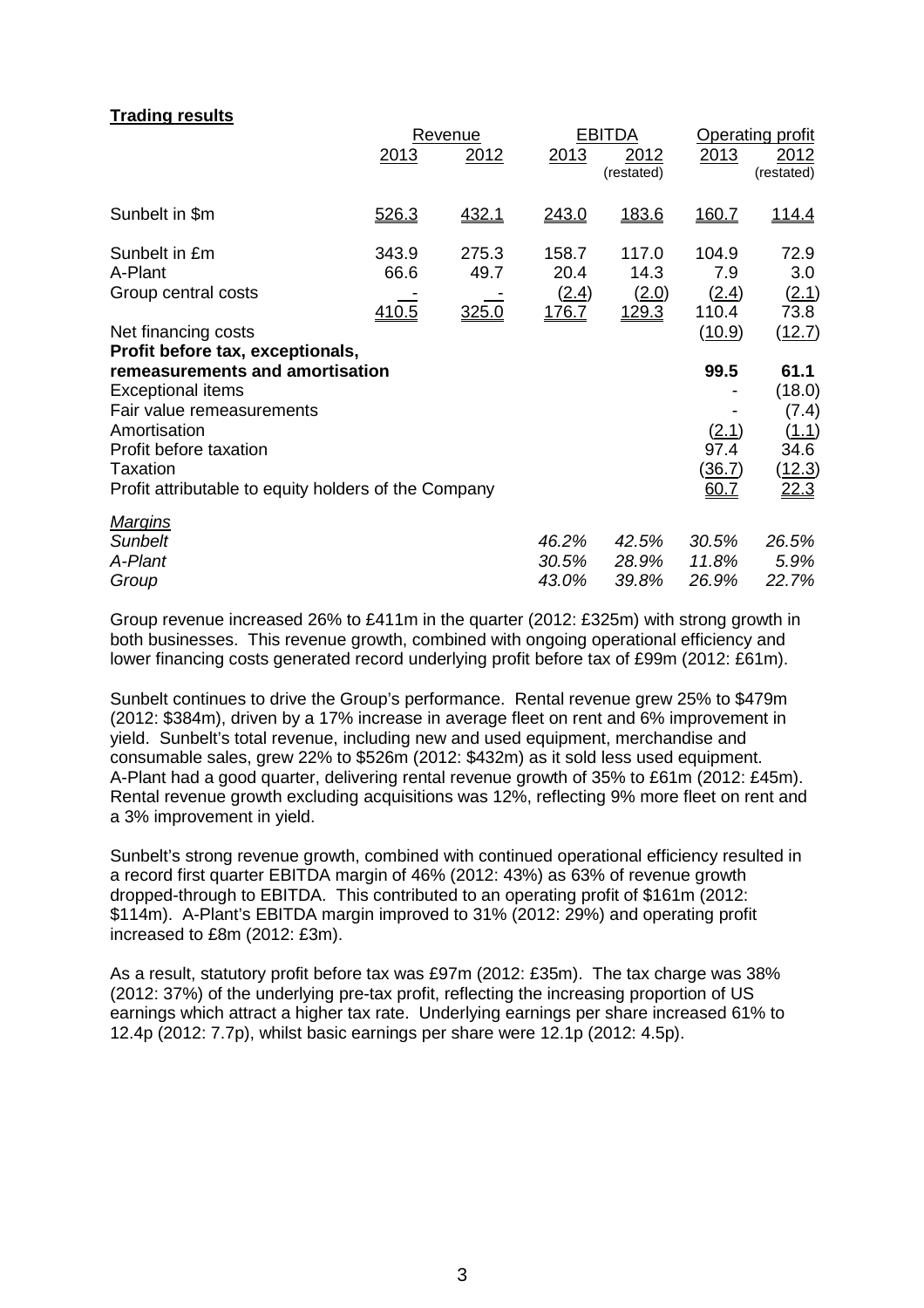## **Capital expenditure**

Capital expenditure is under constant review based on market conditions. Reflecting our strong markets, first quarter expenditure was £279m gross and £257m net of disposal proceeds (2012: £223m gross and £199m net). As a result of this investment, the Group's rental fleet at 31 July 2013 at cost was £2.5bn, with an average age of 29 months (2012: 33 months).

Sunbelt's fleet size at 31 July was \$3.1bn (2012: \$2.7bn). This larger fleet supported strong fleet on rent growth of 17% year on year. Average first quarter physical utilisation was 73% (2012: 70%) as the higher levels achieved during the second half of 2012/13 continued in the first quarter.

For the year as a whole we will continue to respond to market conditions and currently, our expectation for gross capital expenditure is unchanged from the year end at £560m and net capital expenditure, after disposal proceeds, of £470m.

#### **Return on Investment<sup>1</sup>**

Sunbelt's pre-tax return on investment(excluding goodwill) in the 12 months to 31 July 2013 continued to improve to 25.3% (2012: 21.1%), well ahead of the Group's pre-tax weighted average cost of capital. In the UK, return on investment (excluding goodwill) improved to 6.8% (2012: 3.4%). For the Group as a whole, returns (including goodwill) are 17.0% (2012: 13.2%).

#### **Cash flow and net debt**

As expected, debt increased during the quarter as we invested in the fleet, made a number of small bolt-on acquisitions and experienced the usual seasonal increase in working capital. Net debt at 31 July 2013 was £1,187m (2012: £988m), whilst the ratio of net debt to EBITDA was 2.1 times (2012: 2.4 times) on a reported basis and 2.0 times (2012: 2.4 times) on a constant currency basis.

The Group took advantage of good debt markets in August and increased the size of its senior credit facility to \$2bn. The facility's maturity has been extended to August 2018 and the pricing grid reduced. Depending on leverage, the pricing grid ranges from LIBOR plus 175bp to LIBOR plus 225bp. This ensures our debt package remains well structured and flexible, enabling us to take advantage of prevailing end market conditions. The Group's amended debt facilities are now committed for an average of 6 years. At 31 July 2013, ABL availability under the enlarged facility was \$657m, with an additional \$246m of suppressed availability - substantially above the \$200m level at which the Group's entire debt package is covenant free.

#### **Current trading and outlook**

Our strong performance continued in August. As a result of this impressive performance, and with a strong balance sheet to support future growth, we now anticipate a full year result ahead of our previous expectations.

 $1$  Operating profit divided by the sum of net tangible and intangible fixed assets, plus net working capital but excluding net debt, deferred tax and fair value remeasurements.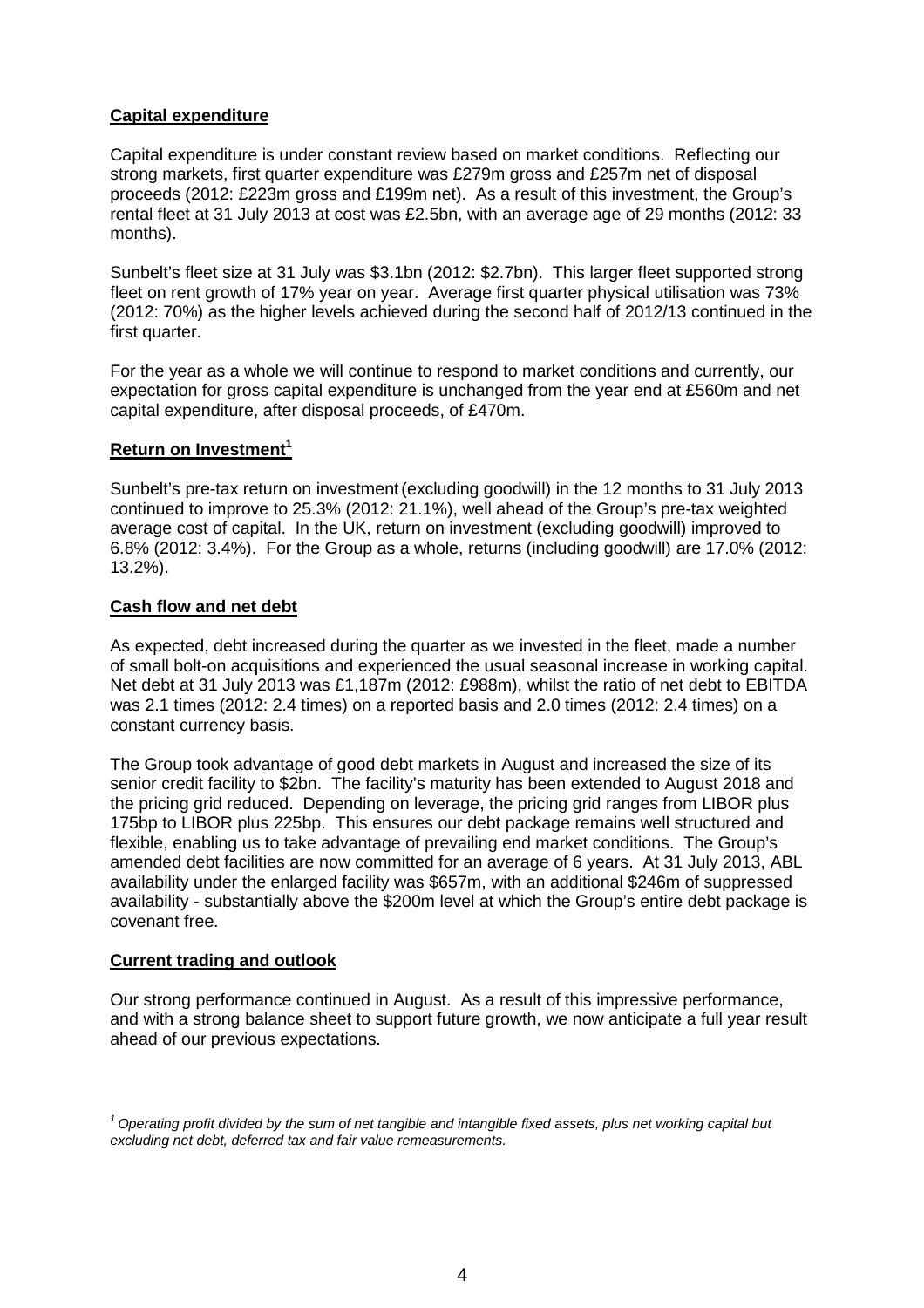#### **CONSOLIDATED INCOME STATEMENT FOR THE THREE MONTHS ENDED 31 JULY 2013**

#### 2013 2012

|                                                                | Before<br>amortisation<br>£m | Amortisation<br>£m    | Total<br>£m  | Before<br>exceptional items<br>amortisation and<br>remeasurements<br>£m<br>(restated) | Exceptional items,<br>amortisation and<br>remeasurements<br>£m | Total<br>Em<br>(restated) |
|----------------------------------------------------------------|------------------------------|-----------------------|--------------|---------------------------------------------------------------------------------------|----------------------------------------------------------------|---------------------------|
| <b>Revenue</b>                                                 |                              |                       |              |                                                                                       |                                                                |                           |
| <b>Rental revenue</b>                                          | 373.2                        |                       | 373.2        | 289.4                                                                                 |                                                                | 289.4                     |
| Sale of new equipment,                                         |                              |                       |              |                                                                                       |                                                                |                           |
| merchandise and consumables                                    | 17.7                         |                       | 17.7         | 13.9                                                                                  |                                                                | 13.9                      |
| Sale of used rental equipment                                  | 19.6                         |                       | 19.6         | 21.7                                                                                  |                                                                | 21.7                      |
|                                                                | 410.5                        |                       | 410.5        | 325.0                                                                                 |                                                                | 325.0                     |
| <b>Operating costs</b>                                         |                              |                       |              |                                                                                       |                                                                |                           |
| Staff costs                                                    | (103.6)                      |                       | (103.6)      | (86.1)                                                                                |                                                                | (86.1)                    |
| Used rental equipment sold                                     | (16.2)                       |                       | (16.2)       | (18.1)                                                                                |                                                                | (18.1)                    |
| Other operating costs                                          | (114.0)                      |                       | (114.0)      | (91.5)                                                                                |                                                                | (91.5)                    |
|                                                                | (233.8)                      |                       | (233.8)      | (195.7)                                                                               | $\sim$ $-$                                                     | (195.7)                   |
| <b>EBITDA*</b>                                                 | 176.7                        |                       | 176.7        | 129.3                                                                                 |                                                                | 129.3                     |
| Depreciation                                                   | (66.3)                       |                       | (66.3)       | (55.5)                                                                                |                                                                | (55.5)                    |
| Amortisation                                                   |                              | $\frac{(2.1)}{(2.1)}$ | (2.1)        |                                                                                       | <u>(1.1)</u>                                                   | (1.1)                     |
| <b>Operating profit</b>                                        | 110.4                        |                       | 108.3        | 73.8                                                                                  | (1.1)                                                          | 72.7                      |
| Interest expense                                               | (10.9)                       |                       | (10.9)       | (12.7)                                                                                | (25.4)                                                         | (38.1)                    |
| <b>Profit on ordinary activities</b>                           |                              |                       |              |                                                                                       |                                                                |                           |
| before taxation                                                | 99.5                         | (2.1)                 | 97.4         | 61.1                                                                                  | (26.5)                                                         | 34.6                      |
| <b>Taxation</b>                                                | (37.4)                       | 0.7                   | (36.7)       | (22.7)                                                                                | 10.4                                                           | (12.3)                    |
| <b>Profit attributable to equity</b><br>holders of the Company | 62.1                         | (1.4)                 | 60.7         | 38.4                                                                                  | (16.1)                                                         | 22.3                      |
| Basic earnings per share                                       | <u> 12.4p</u>                | (0.3p)                | <u>12.1p</u> | <u>7.7p</u>                                                                           | (3.2p)                                                         | 4.5p                      |
| Diluted earnings per share                                     | 12.3p                        | (0.3p)                | 12.0p        | 7.6p                                                                                  | (3.2p)                                                         | 4.4p                      |

\* EBITDA is presented here as an additional performance measure as it is commonly used by investors and lenders.

All revenue and profit is generated from continuing activities.

#### **CONSOLIDATED STATEMENT OF COMPREHENSIVE INCOME FOR THE THREE MONTHS ENDED 31 JULY 2013**

|                                                                                                                                                                  | 2013<br>£m  | 2012<br>£m<br>(restated) |
|------------------------------------------------------------------------------------------------------------------------------------------------------------------|-------------|--------------------------|
| Profit attributable to equity holders of the Company for the period                                                                                              | 60.7        | 22.3                     |
| Items that will not be reclassified subsequently to profit or loss:<br>Actuarial gain on defined benefit pension scheme<br>Tax on defined benefit pension scheme |             | 0.3<br>(0.1)<br>0.2      |
| Items that may not be reclassified subsequently to profit or loss:<br>Foreign currency translation differences                                                   | <u>11.4</u> | 10.5                     |
| Total comprehensive income for the period                                                                                                                        | <u>72.1</u> | <u>33.0</u>              |

Details of principal risks and uncertainties are given in the Review of the Balance Sheet and Cashflow accompanying these interim financial statements.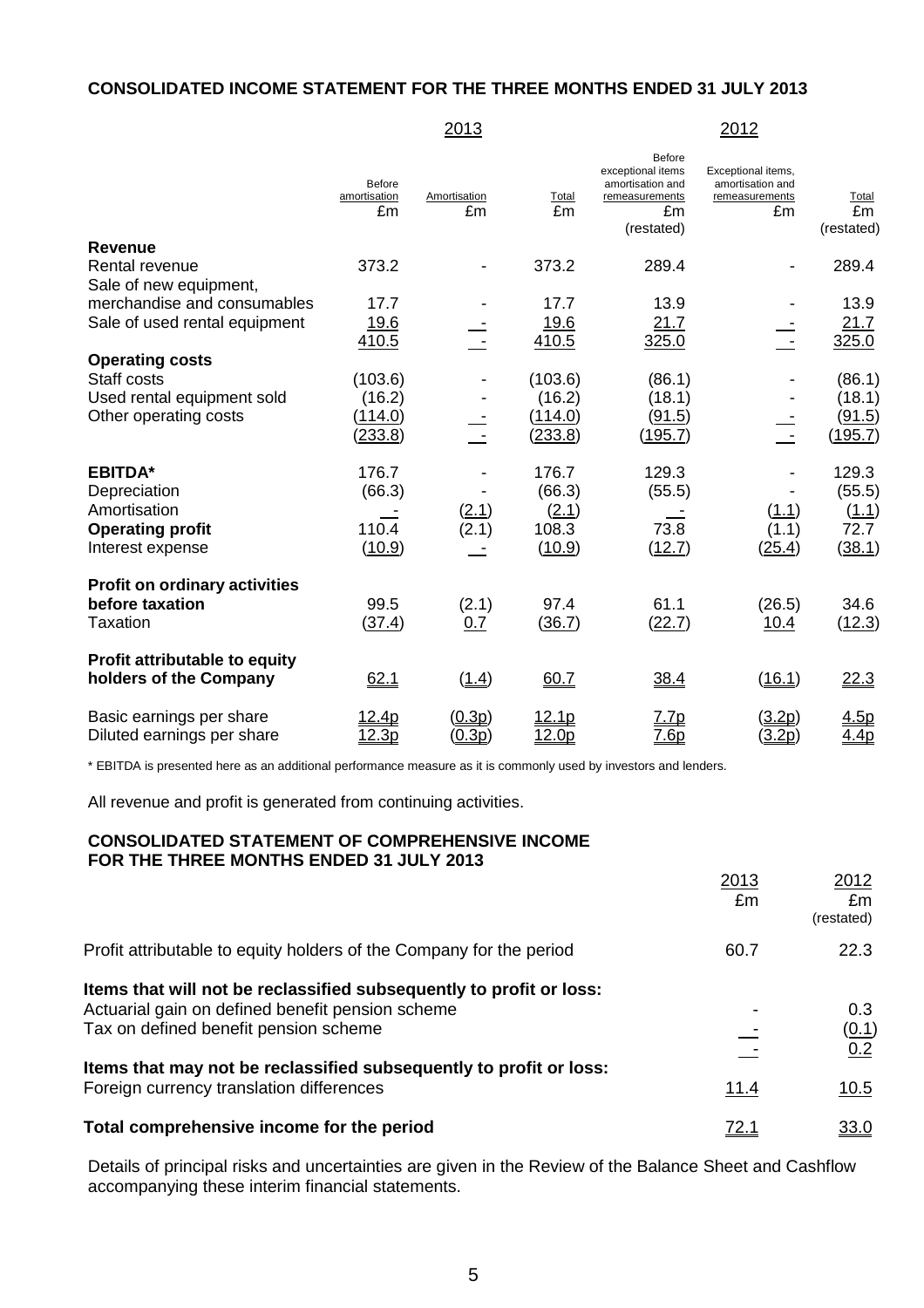## **CONSOLIDATED BALANCE SHEET AT 31 JULY 2013**

|                                                                    | <u> 2013</u>            | Unaudited<br>31 July<br><u>2012</u> | Audited<br>30 April<br>2013 |  |
|--------------------------------------------------------------------|-------------------------|-------------------------------------|-----------------------------|--|
|                                                                    | £m                      | £m                                  | £m                          |  |
| <b>Current assets</b>                                              |                         |                                     |                             |  |
| Inventories<br>Trade and other receivables                         | 19.1<br>267.0           | 14.8<br>204.9                       | 16.7<br>218.6               |  |
| Current tax asset                                                  | 0.8                     | 2.5                                 | 0.8                         |  |
| Cash and cash equivalents                                          | 3.9                     | 7.0                                 | 20.3                        |  |
|                                                                    | 290.8                   | 229.2                               | 256.4                       |  |
| <b>Non-current assets</b>                                          |                         |                                     |                             |  |
| Property, plant and equipment                                      |                         |                                     |                             |  |
| - rental equipment<br>- other assets                               | 1,641.3<br><u>195.0</u> | 1,292.6<br><u>156.8</u>             | 1,407.8<br>176.8            |  |
|                                                                    | 1,836.3                 | 1,449.4                             | 1,584.6                     |  |
| Other intangible assets                                            | 44.5                    | 21.1                                | 32.6                        |  |
| Goodwill                                                           | 418.7                   | 384.3                               | 397.3                       |  |
| Deferred tax asset                                                 | 1.4                     |                                     | 1.3                         |  |
| Defined benefit pension fund surplus                               | 0.4                     | 3.9                                 | 0.4                         |  |
|                                                                    | 2,301.3                 | 1,858.7                             | 2,016.2                     |  |
| <b>Total assets</b>                                                | 2,592.1                 | 2,087.9                             | 2,272.6                     |  |
| <b>Current liabilities</b>                                         |                         |                                     |                             |  |
| Trade and other payables                                           | 359.4                   | 310.8                               | 296.1                       |  |
| Current tax liability                                              | 8.3                     | 3.6                                 | 3.8                         |  |
| Debt due within one year                                           | 2.0                     | 2.2                                 | 2.2                         |  |
| Provisions                                                         | 23.6<br>393.3           | 11.3<br>327.9                       | <u>11.9</u><br>314.0        |  |
| <b>Non-current liabilities</b>                                     |                         |                                     |                             |  |
| Debt due after more than one year                                  | 1,188.9                 | 992.7                               | 1,032.2                     |  |
| Provisions                                                         | 20.6                    | 22.2                                | 24.9                        |  |
| Deferred tax liabilities                                           | 260.7                   | 167.3                               | 219.0                       |  |
|                                                                    | 1,470.2                 | 1,182.2                             | 1,276.1                     |  |
| <b>Total liabilities</b>                                           | 1,863.5                 | <u>1,510.1</u>                      | 1,590.1                     |  |
| <b>Equity</b>                                                      |                         |                                     |                             |  |
| Share capital                                                      | 55.3                    | 55.3                                | 55.3                        |  |
| Share premium account                                              | 3.6                     | 3.6                                 | 3.6                         |  |
| Capital redemption reserve                                         | 0.9                     | 0.9                                 | 0.9                         |  |
| Non-distributable reserve                                          | 90.7                    | 90.7                                | 90.7                        |  |
| Own shares held by the Company<br>Own shares held through the ESOT | (33.1)<br>(12.6)        | (33.1)<br>(7.4)                     | (33.1)<br>(7.4)             |  |
| Cumulative foreign exchange translation differences                | 32.5                    | 17.6                                | 21.1                        |  |
| <b>Retained reserves</b>                                           | 591.3                   | 450.2                               | 551.4                       |  |
| Equity attributable to equity holders of the Company               | <u>728.6</u>            | <u>577.8</u>                        | 682.5                       |  |
| <b>Total liabilities and equity</b>                                | 2,592.1                 | 2,087.9                             | 2,272.6                     |  |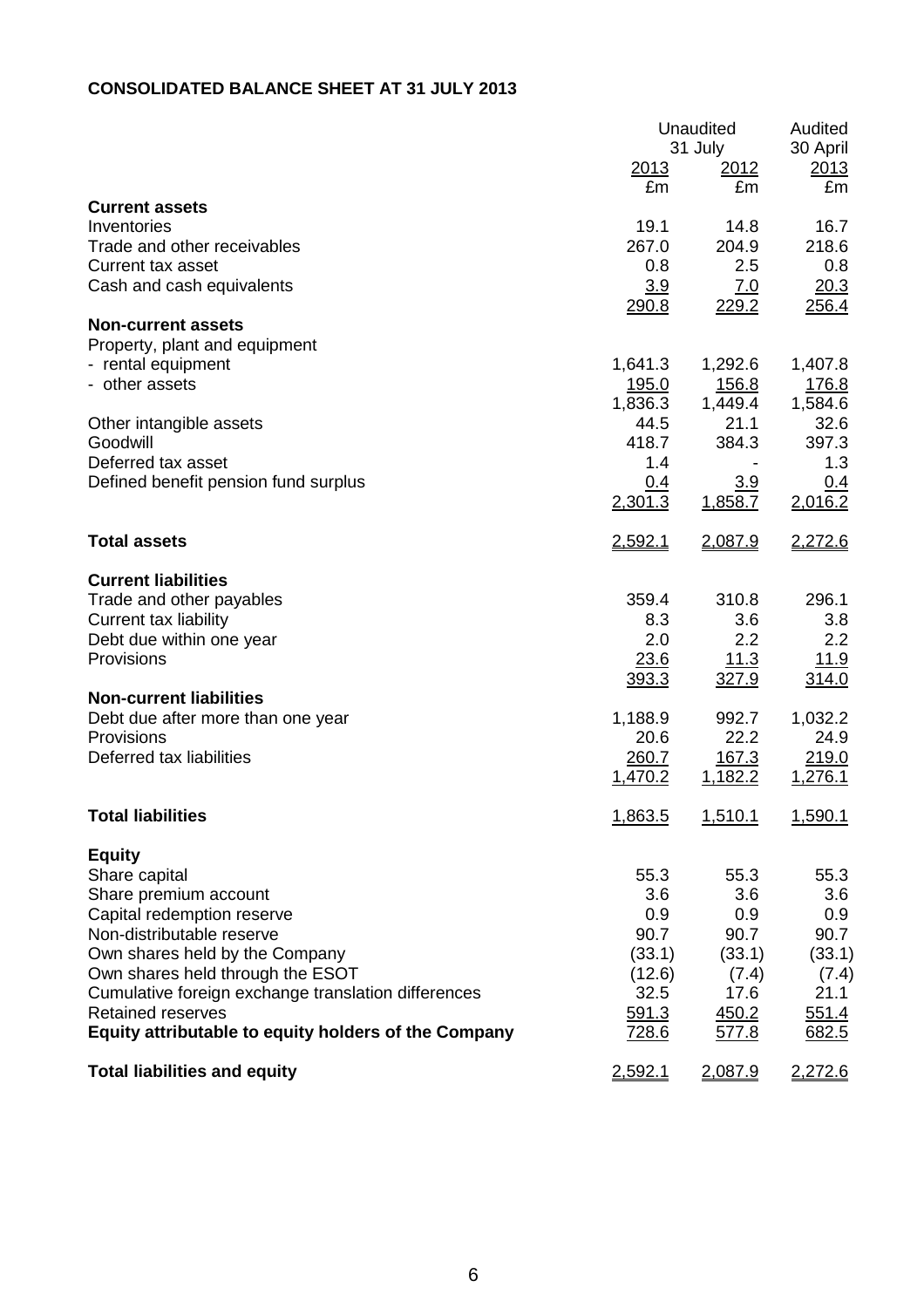## **CONSOLIDATED STATEMENT OF CHANGES IN EQUITY FOR THE THREE MONTHS ENDED 31 JULY 2013**

|                                                                                      | Share<br>capital<br>£m | Share<br>premium<br>account<br>£m | Capital<br>redemption<br>reserve<br>£m | Non-<br>distributable<br>reserve<br>£m | Own shares<br>held by the<br>Company<br>£m | Own<br>shares<br>held<br>by the<br><u>ESOT</u><br>£m | Cumulative<br>foreign<br>exchange<br>translation<br>differences<br>£m | Retained<br>reserves<br>£m<br>(restated) | <b>Total</b><br>£m<br>(restated) |
|--------------------------------------------------------------------------------------|------------------------|-----------------------------------|----------------------------------------|----------------------------------------|--------------------------------------------|------------------------------------------------------|-----------------------------------------------------------------------|------------------------------------------|----------------------------------|
| At 1 May 2012                                                                        | 55.3                   | 3.6                               | 0.9                                    | 90.7                                   | (33.1)                                     | (6.2)                                                | 7.1                                                                   | 436.4                                    | 554.7                            |
| Profit for the period<br>Other comprehensive income:<br>Foreign currency translation |                        |                                   |                                        |                                        |                                            |                                                      | $\overline{a}$                                                        | 22.3                                     | 22.3                             |
| differences<br>Actuarial gain on defined                                             |                        |                                   |                                        |                                        |                                            |                                                      | 10.5                                                                  |                                          | 10.5                             |
| benefit pension scheme                                                               |                        |                                   |                                        |                                        |                                            |                                                      | $\blacksquare$                                                        | 0.3                                      | 0.3                              |
| Tax on defined benefit scheme<br>Total comprehensive income                          |                        | Ė                                 | $\overline{\phantom{a}}$               |                                        |                                            |                                                      | $\equiv$                                                              | (0.1)                                    | (0.1)                            |
| for the period                                                                       |                        |                                   |                                        |                                        |                                            |                                                      | 10.5                                                                  | 22.5                                     | 33.0                             |
| Own shares purchased<br>by the ESOT                                                  |                        |                                   |                                        |                                        |                                            | (9.2)                                                |                                                                       |                                          | (9.2)                            |
| Share-based payments                                                                 |                        |                                   |                                        |                                        |                                            | 8.0                                                  |                                                                       | (7.4)                                    | 0.6                              |
| Tax on share-based payments<br>At 31 July 2012                                       | 55.3                   | $\frac{3.6}{3.6}$                 | 0.9                                    | 90.7                                   | (33.1)                                     | (7.4)                                                | 17.6                                                                  | (1.3)<br>450.2                           | (1.3)<br>577.8                   |
| Profit for the period<br>Other comprehensive income:<br>Foreign currency translation |                        |                                   |                                        |                                        |                                            |                                                      | $\overline{a}$                                                        | 115.3                                    | 115.3                            |
| differences<br>Actuarial loss on defined                                             |                        |                                   |                                        |                                        |                                            |                                                      | 3.5                                                                   |                                          | 3.5                              |
| benefit pension scheme<br>Tax on defined benefit                                     |                        |                                   |                                        |                                        |                                            |                                                      | ÷,                                                                    | (4.2)                                    | (4.2)                            |
| pension scheme<br>Total comprehensive income                                         |                        |                                   | $\mathbf{r}$                           |                                        |                                            |                                                      | $\equiv$                                                              | <u>1.3</u>                               | 1.3                              |
| for the period                                                                       |                        |                                   |                                        | Ė                                      | Ż,                                         |                                                      | 3.5                                                                   | 112.4                                    | 115.9                            |
| Dividends paid<br>Own shares purchased by                                            |                        |                                   |                                        |                                        |                                            | $\overline{a}$                                       | $\overline{a}$                                                        | (20.0)                                   | (20.0)                           |
| the ESOT                                                                             |                        |                                   |                                        |                                        | $\blacksquare$                             | (1.0)                                                | ÷,                                                                    | $\blacksquare$                           | (1.0)                            |
| Share-based payments                                                                 |                        |                                   |                                        |                                        |                                            | 1.0                                                  | $\blacksquare$                                                        | 1.1                                      | 2.1                              |
| Tax on share-based payments<br>At 30 April 2013                                      | 55.3                   | 3.6                               | 0.9                                    | 90.7                                   | (33.1)                                     | (7.4)                                                | 21.1                                                                  | 7.7<br>551.4                             | 7.7<br>682.5                     |
| Profit for the period<br>Other comprehensive income:<br>Foreign currency translation |                        |                                   | $\overline{a}$                         |                                        |                                            | $\overline{a}$                                       |                                                                       | 60.7                                     | 60.7                             |
| differences<br>Total comprehensive income                                            |                        | ÷.                                | $\equiv$                               |                                        | $\equiv$                                   | $\equiv$                                             | 11.4                                                                  | $\equiv$                                 | 11.4                             |
| for the period                                                                       |                        |                                   | $\equiv$                               | $\overline{\phantom{a}}$               | ÷,                                         | $\equiv$                                             | 11.4                                                                  | 60.7                                     | 72.1                             |
| Own shares purchased by the<br><b>ESOT</b><br>Share-based payments                   |                        |                                   |                                        |                                        |                                            | (22.2)<br>17.0                                       |                                                                       | (16.3)                                   | (22.2)<br>0.7                    |
| Tax on share-based payments<br>At 31 July 2013                                       | 55.3                   | 3.6                               | 0.9                                    | 90.7                                   | (33.1)                                     | (12.6)                                               | 32.5                                                                  | (4.5)<br>591.3                           | (4.5)<br>728.6                   |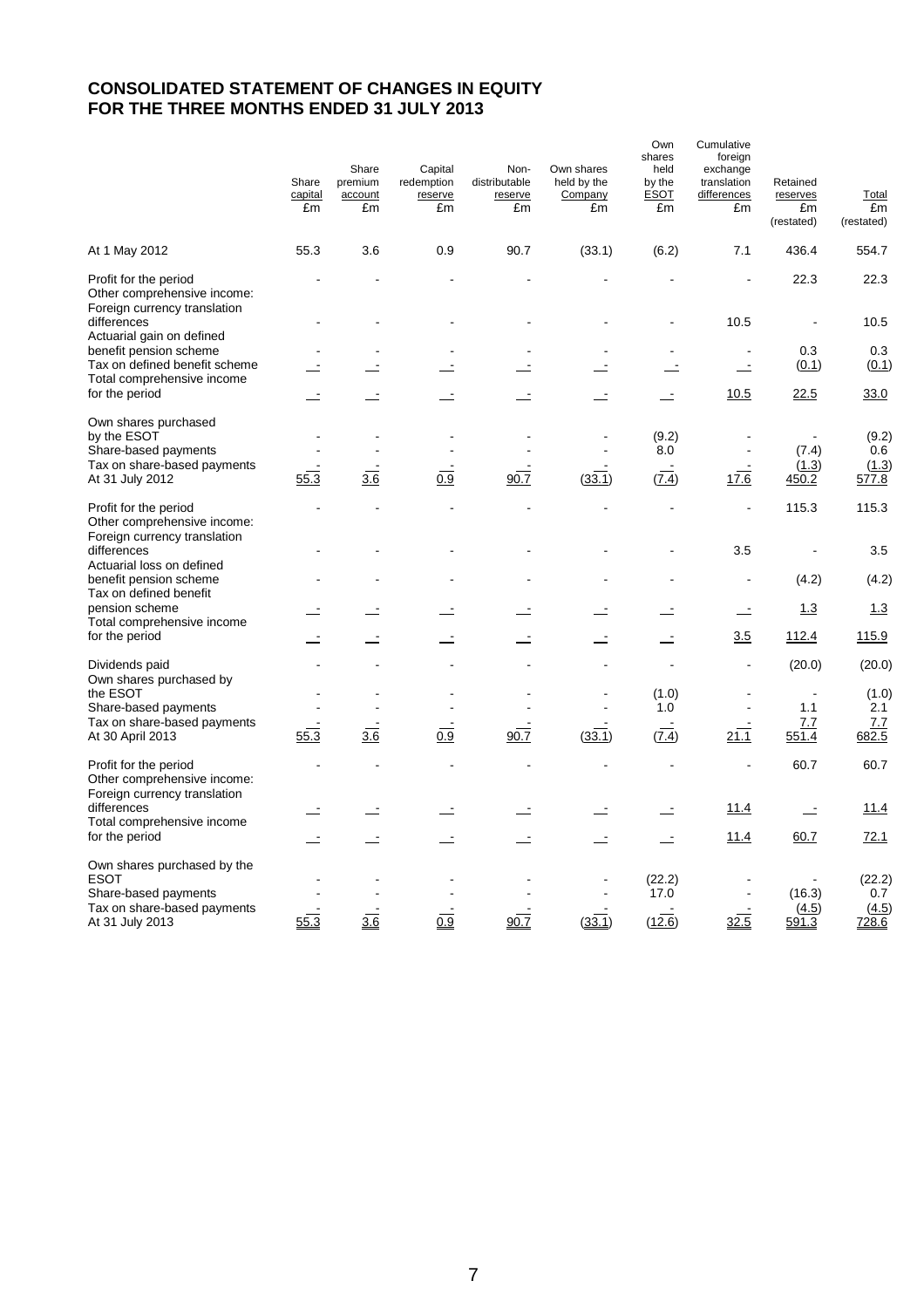## **CONSOLIDATED CASH FLOW STATEMENT FOR THE THREE MONTHS ENDED 31 JULY 2013**

|                                                                                                           | 2013<br>£m           | 2012<br>£m         |
|-----------------------------------------------------------------------------------------------------------|----------------------|--------------------|
| Cash flows from operating activities                                                                      |                      |                    |
| Cash generated from operations before exceptional                                                         |                      |                    |
| items and changes in rental equipment                                                                     | 117.9                | 100.1              |
| Exceptional operating costs paid                                                                          | (0.7)                | (0.7)              |
| Payments for rental property, plant and equipment                                                         | (179.1)              | (162.2)            |
| Proceeds from disposal of rental property, plant and equipment                                            | <u>19.0</u>          | 19.2               |
| Cash used in operations                                                                                   | (42.9)               | (43.6)             |
| Financing costs paid<br>Exceptional financing costs paid                                                  | (15.6)               | (16.3)<br>(13.4)   |
| Tax paid (net)                                                                                            | (2.6)                | (1.6)              |
| Net cash used in operating activities                                                                     | (61.1)               | (74.9)             |
| Cash flows from investing activities                                                                      |                      |                    |
| Acquisition of businesses                                                                                 | (39.5)               |                    |
| Payments for non-rental property, plant and equipment                                                     | (22.6)               | (16.0)             |
| Proceeds on disposal of non-rental property, plant and equipment<br>Net cash used in investing activities | <u>2.1</u><br>(60.0) | 2.1<br>(13.9)      |
|                                                                                                           |                      |                    |
| Cash flows from financing activities                                                                      |                      | 490.2              |
| Drawdown of loans<br>Redemption of loans                                                                  | 141.7<br>(14.3)      | (409.9)            |
| Capital element of finance lease payments                                                                 | (0.5)                | (0.3)              |
| Purchase of own shares by the ESOT                                                                        | (22.2)               | (7.6)              |
| Net cash from financing activities                                                                        | <u>104.7</u>         | <u>72.4</u>        |
| Decrease in cash and cash equivalents                                                                     | (16.4)               | (16.4)             |
| Opening cash and cash equivalents                                                                         |                      |                    |
| <b>Closing cash and cash equivalents</b>                                                                  | $\frac{20.3}{3.9}$   | $\frac{23.4}{7.0}$ |
| Reconciliation to net debt                                                                                |                      |                    |
| Decrease in cash in the period                                                                            | 16.4                 | 16.4               |
| Increase in debt through cash flow                                                                        | <u>126.9</u>         | 80.0               |
| Change in net debt from cash flows                                                                        | 143.3                | 96.4               |
| Exchange differences                                                                                      | 28.2                 | 32.0               |
| Non-cash movements:                                                                                       |                      |                    |
| - deferred costs of debt raising<br>- capital element of new finance leases                               | 0.6<br>0.8           | 5.2                |
| Increase in net debt in the period                                                                        | 172.9                | 133.6              |
| Opening net debt                                                                                          | 1,014.1              | 854.3              |
| Closing net debt                                                                                          | 1,187.0              | 987.9              |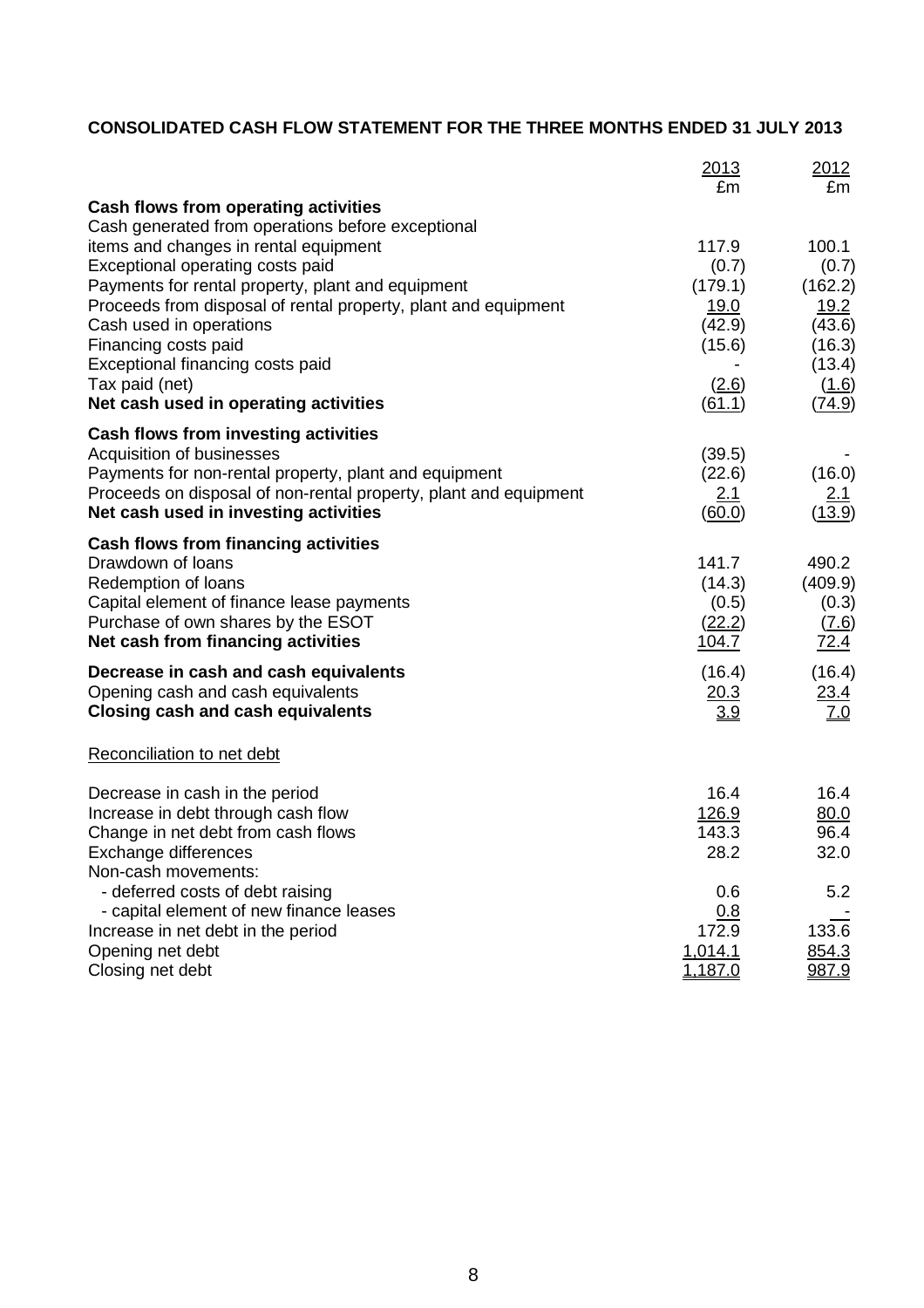#### 1. Basis of preparation

The consolidated interim financial statements for the three months ended 31 July 2013 were approved by the directors on 3 September 2013. They have been prepared in accordance with relevant International Financial Reporting Standards ('IFRS') (including International Accounting Standard – 'IAS 34 Interim Financial Reporting') and the accounting policies set out in the Group's Annual Report and Accounts for the year ended 30 April 2013.

The following new standards are mandatory for the first time for the financial year beginning 1 May 2013:

• IAS 19, 'Employee Benefits' (revised June 2011). The impact on the Group was to replace the interest expense and expected return on scheme assets with a 'net-interest' amount, which is calculated by applying a discount rate to the net defined benefit pension fund surplus/liability. The effect of this will be to reduce the asset returns recognised in the income statement.

As required under the revised standard, comparative figures have been restated. For the three month period to 31 July 2013, net financing costs are £0.3m higher and profit before tax is £0.3m lower than reported previously. For the year ended 30 April 2013, operating costs were £0.3m higher, net financing costs were £1.0m higher and profit before tax was £1.3m lower than previously reported.

Adoption of IAS 19 (revised) has had no impact on the Group's consolidated balance sheet and consolidated cash flow statement.

• IAS 1, 'Presentation of other items of other comprehensive income' (amended June 2011). The amendment increased the required level of disclosure within the statement of comprehensive income.

The impact of this amendment has been to analyse items within the statement of comprehensive income between items that will not be reclassified subsequently to profit or loss and items that will be reclassified subsequently to profit or loss in accordance with the respective IFRS standard to which the item relates.

The amendments have been applied retrospectively, and hence the presentation of items of comprehensive income have been restated to reflect the change. Other than the abovementioned presentation changes, the application of the amendments to IAS 1 do not result in any impact on profit or comprehensive income.

The financial statements have been prepared on the going concern basis as described in the corporate governance report included in the 2013 Annual Report and Accounts. They are unaudited and do not constitute statutory accounts within the meaning of Section 435 of the Companies Act 2006.

The statutory accounts for the year ended 30 April 2013 were prepared in accordance with relevant IFRS and have been mailed to shareholders and filed with the Registrar of Companies. The auditor's report on those accounts was unqualified and did not include a reference to any matter by way of emphasis without qualifying the report and did not contain a statement under section 498(2) or (3) of the Companies Act 2006.

The exchange rates used in respect of the US dollar are:

|                                       | 2013 | 2012 |
|---------------------------------------|------|------|
| Average for the quarter ended 31 July | 1.53 | 1.57 |
| At 31 July                            | 1.52 | 1.57 |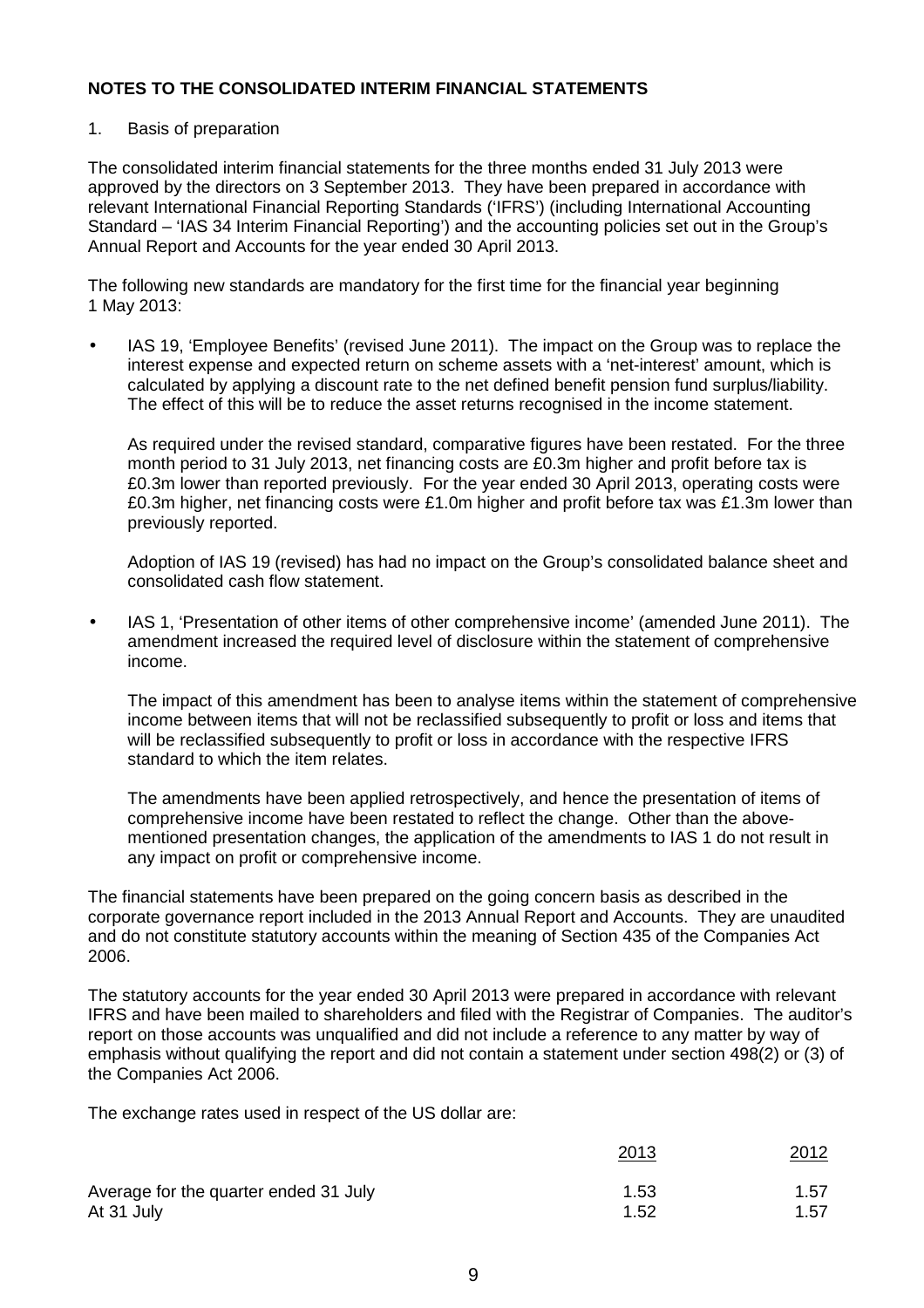# 2. Segmental analysis

|                         | Revenue<br>£m | Operating<br>profit before<br>amortisation<br>£m | Amortisation<br>£m | Operating<br>profit<br>£m |
|-------------------------|---------------|--------------------------------------------------|--------------------|---------------------------|
| Three months to 31 July |               |                                                  |                    |                           |
| 2013                    |               |                                                  |                    |                           |
| Sunbelt                 | 343.9         | 104.9                                            | (1.3)              | 103.6                     |
| A-Plant                 | 66.6          | 7.9                                              | (0.8)              | 7.1                       |
| Corporate costs         |               | (2.4)                                            |                    | (2.4)                     |
|                         | 410.5         | 110.4                                            | (2.1)              | 108.3                     |
| 2012                    |               |                                                  |                    |                           |
| Sunbelt                 | 275.3         | 72.9                                             | (0.7)              | 72.2                      |
| A-Plant                 | 49.7          | 3.0                                              | (0.4)              | 2.6                       |
| Corporate costs         |               | (2.1)                                            |                    | (2.1)                     |
|                         | 325.0         | 73.8                                             | (1.1)              | 72.7                      |
|                         | Segment       |                                                  | <b>Taxation</b>    | Total                     |
|                         | assets        | Cash                                             | assets             | assets                    |
|                         | £m            | £m                                               | £m                 | £m                        |
| At 31 July 2013         |               |                                                  |                    |                           |
| Sunbelt                 | 2,201.5       |                                                  |                    | 2,201.5                   |
| A-Plant                 | 384.3         |                                                  |                    | 384.3                     |
| Central items           | 0.2           | $\frac{3.9}{3.9}$                                | $\frac{2.2}{2.2}$  | 6.3                       |
|                         | 2,586.0       |                                                  |                    | 2,592.1                   |
| At 30 April 2013        |               |                                                  |                    |                           |
| Sunbelt                 | 1,943.5       |                                                  |                    | 1,943.5                   |
| A-Plant                 | 306.5         |                                                  |                    | 306.5                     |
| Central items           |               | 20.3                                             |                    | 22.6                      |
|                         | 2,250.2       | <u> 20.3</u>                                     |                    | 2,272.6                   |

# 3. Operating costs

|                                        |                                     | 2013               |             |                                     | 2012               |                     |
|----------------------------------------|-------------------------------------|--------------------|-------------|-------------------------------------|--------------------|---------------------|
|                                        | <b>Before</b><br>amortisation<br>£m | Amortisation<br>£m | Total<br>£m | <b>Before</b><br>amortisation<br>£m | Amortisation<br>£m | <b>Total</b><br>£m  |
| Three months to 31 July                |                                     |                    |             |                                     |                    |                     |
| Staff costs:                           |                                     |                    |             |                                     |                    |                     |
| <b>Salaries</b>                        | 94.6                                |                    | 94.6        | 78.3                                |                    | 78.3                |
| Social security costs                  | 7.1                                 |                    | 7.1         | 6.2                                 |                    | 6.2                 |
| Other pension costs                    | <u> 1.9</u>                         |                    | <u> 1.9</u> | <u> 1.6</u>                         |                    | <u>1.6</u>          |
|                                        | 103.6                               |                    | 103.6       | 86.1                                |                    | 86.1                |
| Used rental equipment sold             | 16.2                                |                    | 16.2        | <u>18.1</u>                         |                    | 18.1                |
| Other operating costs:                 |                                     |                    |             |                                     |                    |                     |
| Vehicle costs                          | 27.6                                |                    | 27.6        | 21.6                                |                    | 21.6                |
| Spares, consumables & external repairs | 19.0                                |                    | 19.0        | 16.2                                |                    | 16.2                |
| <b>Facility costs</b>                  | 12.2                                |                    | 12.2        | 11.3                                |                    | 11.3                |
| Other external charges                 | 55.2                                |                    | 55.2        | 42.4                                |                    | $\frac{42.4}{91.5}$ |
|                                        | 114.0                               |                    | 114.0       | 91.5                                |                    |                     |
| Depreciation and amortisation:         |                                     |                    |             |                                     |                    |                     |
| Depreciation                           | 66.3                                |                    | 66.3        | 55.5                                |                    | 55.5                |
| Amortisation of acquired intangibles   |                                     |                    | 2.1         |                                     |                    | <u>1.1</u>          |
|                                        | 66.3                                | $\frac{2.1}{2.1}$  | 68.4        | 55.5                                | <u>1.1</u><br>1.1  | 56.6                |
|                                        | 300.1                               | <u>2.1</u>         | 302.2       | 251.2                               | <u> 1.1</u>        | 252.3               |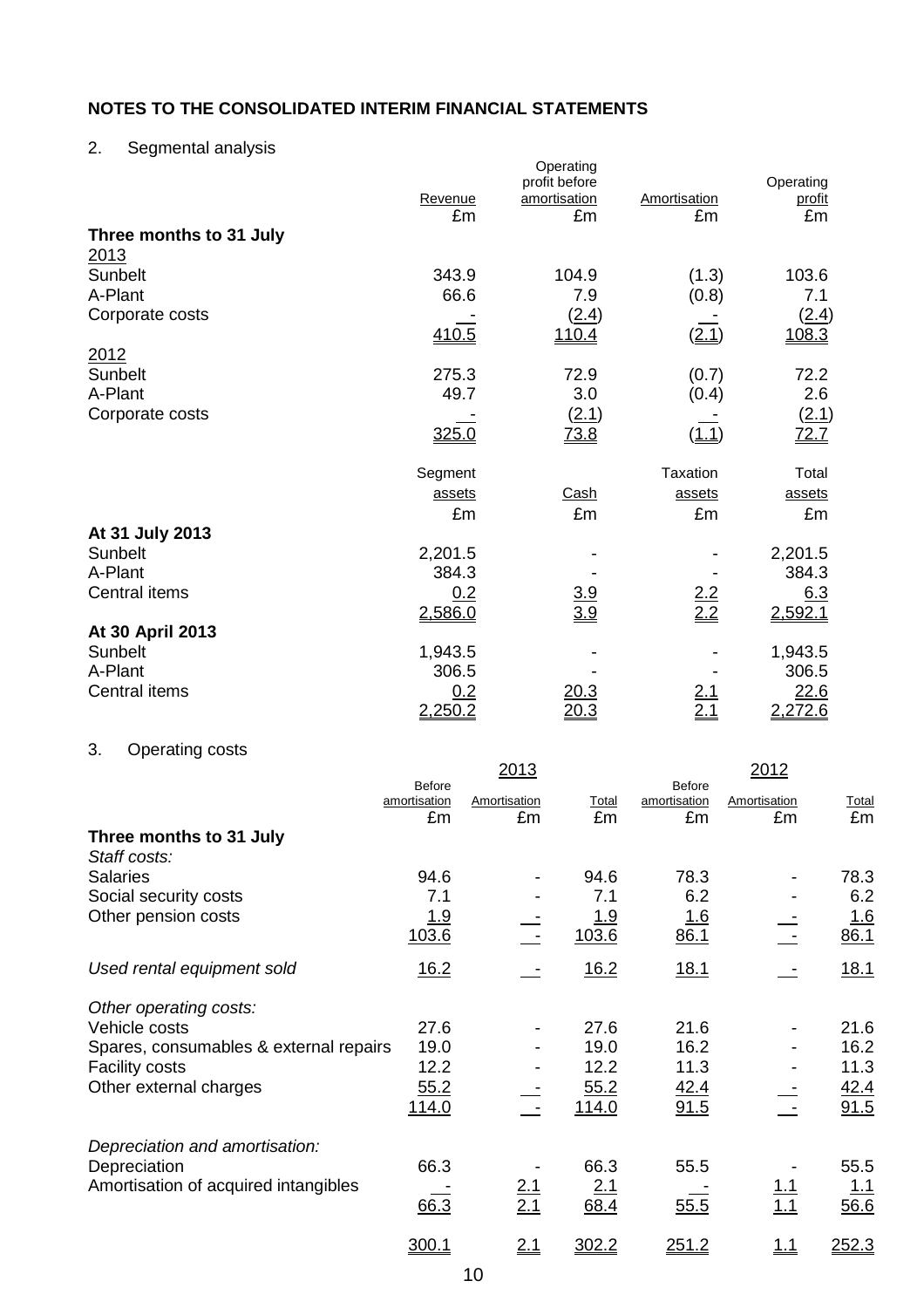4. Exceptional items, amortisation and fair value remeasurements

Exceptional items are those items of financial performance that are material and non-recurring in nature. Amortisation relates to the periodic write off of acquired intangible assets. Fair value remeasurements relate to embedded call options in the Group's senior secured note issues. The Group believes these items should be disclosed separately within the consolidated income statement to assist in the understanding of the financial performance of the Group. Underlying revenue, profit and earnings per share are stated before exceptional items, amortisation of acquired intangibles and fair value remeasurements.

|                                       |            | Three months to 31 July |
|---------------------------------------|------------|-------------------------|
|                                       | 2013       | 2012                    |
|                                       | £m         | £m                      |
| Write off of deferred financing costs |            | 4.6                     |
| Early redemption fee                  |            | 10.6                    |
| Call period interest                  |            | 2.8                     |
| Amortisation of acquired intangibles  | 2.1        | 1.1                     |
| Fair value remeasurements             |            | 7.4                     |
|                                       | 2.1        | 26.5                    |
| Taxation                              | (0.7)      | <u>(10.4)</u>           |
|                                       | <u>1.4</u> | 16.1                    |

The prior year write-off of deferred financing costs consists of the unamortised balance of the costs relating to the \$550m 9.0% senior secured notes redeemed in July 2012. In addition, an early redemption fee of £11m was paid to redeem the notes prior to their scheduled maturity. The call period interest represents the interest charge on the \$550m notes for the period from the issue of the new \$500m notes to the date the \$550m notes were redeemed. The fair value remeasurement at July 2012 related to the change in fair value of the embedded call options in the senior secured notes.

The items detailed in the table above are presented in the income statement as follows:

|                                                          | Three months to 31 July |                     |  |
|----------------------------------------------------------|-------------------------|---------------------|--|
|                                                          | 2013                    | <u> 2012 </u>       |  |
|                                                          | £m                      | £m                  |  |
| Amortisation of acquired intangibles                     | <u>2.1</u>              | $\frac{1.1}{1.1}$   |  |
| Charged in arriving at operating profit                  | 2.1                     |                     |  |
| Interest expense                                         |                         | $\frac{25.4}{26.5}$ |  |
| Charged in arriving at profit before tax                 | 2.1                     |                     |  |
| <b>Taxation thereon</b>                                  | (0.7)                   | (10.4)              |  |
|                                                          | <u> 1.4</u>             | <u>16.1</u>         |  |
| 5.<br>Financing costs                                    |                         |                     |  |
|                                                          | Three months to 31 July |                     |  |
|                                                          | 2013                    | <u> 2012 </u>       |  |
|                                                          | £m                      | £m                  |  |
|                                                          |                         | (restated)          |  |
| Interest expense:                                        |                         |                     |  |
| Bank interest payable                                    | 4.9                     | 4.3                 |  |
| Interest payable on second priority senior secured notes | 5.3                     | 7.4                 |  |
| Interest payable on finance leases                       | 0.1                     | 0.1                 |  |

| <u>INCICSLOGYADIC UN INIGHUE ICASCS</u>                  | ν. ι | v. I        |
|----------------------------------------------------------|------|-------------|
| Non-cash unwind of discount on self-insurance provisions |      | 0.3         |
| Amortisation of deferred costs of debt raising           | 0.6  | 0.6         |
| Total interest expense                                   | 10.9 | 12.7        |
| Net financing costs before remeasurements                | 10.9 | 12.7        |
| <b>Exceptional items</b>                                 |      | 18.0        |
| Fair value remeasurements                                |      | <u>7.4</u>  |
| Net financing costs                                      | 10.9 | <u>38.1</u> |
|                                                          |      |             |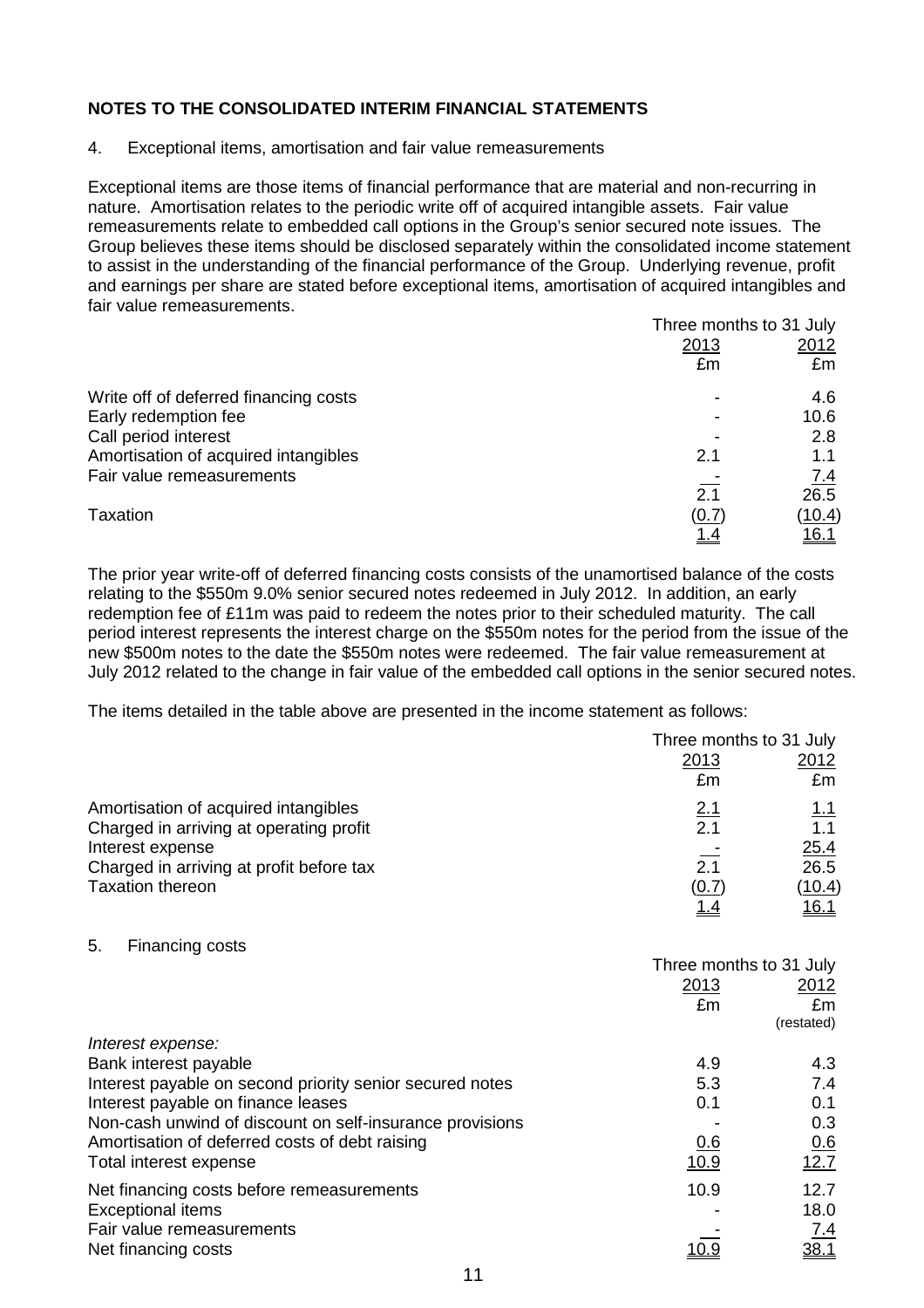#### 6. Taxation

The tax charge for the period has been computed using an estimated effective rate of 39% in the US (2012: 39%) and 23% in the UK (2012: 25%). The blended effective rate for the Group as a whole is 38% of the profit before tax, exceptional items, amortisation of acquired intangibles and fair value remeasurements.

The tax charge of £37.4m (2012 restated: £22.7m) on the underlying pre-tax profit of £99.5m (2012 restated: £61.1m) is as follows:

|                                                                                                    | 2013                       | Three months to 31 July<br>2012 |
|----------------------------------------------------------------------------------------------------|----------------------------|---------------------------------|
|                                                                                                    | £m                         | (restated)<br>£m                |
| Current tax on income for the year                                                                 | 7.0                        | 2.5                             |
| Deferred tax<br>- origination and reversal of temporary differences<br>- adjustments to prior year | 29.3<br><u>1.1</u><br>30.4 | 20.0<br>$\frac{0.2}{20.2}$      |
| Tax on underlying activities                                                                       | 37.4                       | 22.7                            |
| Comprising:<br>- UK tax<br>- US tax                                                                | 3.3<br><u>34.1</u><br>37.4 | 2.5<br>$\frac{20.2}{22.7}$      |

In addition, the tax credit of £0.7m (2012: £10.4m) on exceptional items (including amortisation and fair value remeasurements) of £2.1m (2012: £26.5m) consists of a deferred tax credit of £0.2m relating to the UK (2012: £0.1m) and a deferred tax credit of £0.5m (2012: £10.3m) relating to the US.

#### 7. Earnings per share

Basic and diluted earnings per share for the three months ended 31 July 2013 have been calculated based on the profit for the relevant period and on the weighted average number of ordinary shares in issue during that period (excluding shares held in treasury and by the ESOT over which dividends have been waived). Diluted earnings per share is computed using the result for the relevant period and the diluted number of shares (ignoring any potential issue of ordinary shares which would be antidilutive). These are calculated as follows:

|                                                        |           |                                | Three months to 31 July |
|--------------------------------------------------------|-----------|--------------------------------|-------------------------|
|                                                        |           | 2013                           | 2012<br>(restated)      |
| Profit for the financial period (£m)                   |           | <u>60.7</u>                    | <u>22.3</u>             |
| Weighted average number of shares (m) - basic          | - diluted | 500.7<br>506.6                 | 498.9<br>504.0          |
| Basic earnings per share<br>Diluted earnings per share |           | <u> 12.1p</u><br><u> 12.0p</u> | <u>4.5p</u><br>4.4p     |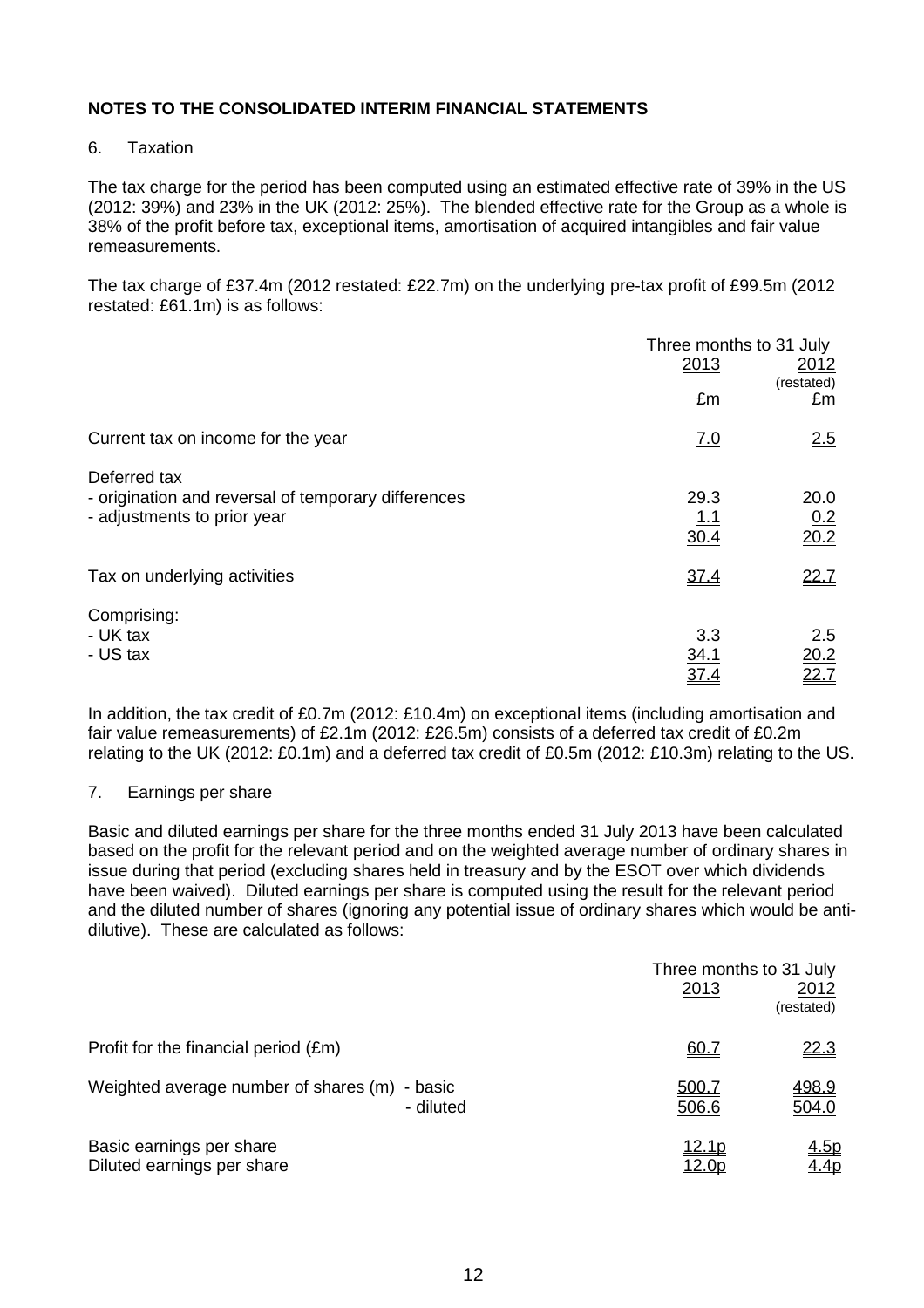#### 7. Earnings per share (continued)

Underlying earnings per share (defined in any period as the earnings before amortisation of acquired intangibles and fair value remeasurements for that period divided by the weighted average number of shares in issue in that period) may be reconciled to the basic earnings per share as follows:

|                                             | Three months to 31 July<br>2013 | 2012<br>(restated) |
|---------------------------------------------|---------------------------------|--------------------|
| Basic earnings per share                    | 12.1 <sub>p</sub>               | 4.5p               |
| Exceptional items, amortisation of acquired |                                 |                    |
| intangibles and fair value remeasurements   | 0.4 <sub>p</sub>                | 5.3p               |
| Tax on amortisation and remeasurements      | (0.1p)                          | (2.1p)             |
| Underlying earnings per share               | <u>12.4p</u>                    | <u>7.7p</u>        |

#### 8. Property, plant and equipment

|                                    |                | 2013             |                | 2012         |
|------------------------------------|----------------|------------------|----------------|--------------|
|                                    |                | Rental           |                |              |
|                                    | equipment      | <u>Total</u>     | equipment      | <u>Total</u> |
| Net book value                     |                | £m<br>£m         | £m             | £m           |
| At 1 May                           | 1,407.8        | 1,584.6          | 1,118.4        | 1,263.4      |
| Exchange difference                |                | 35.1<br>31.6     | 33.6           | 37.4         |
| <b>Reclassifications</b>           |                | (0.1)            | (0.1)          |              |
| <b>Additions</b>                   |                | 255.1<br>278.8   | 207.1          | 223.2        |
| Acquisitions                       |                | 21.1<br>21.5     |                |              |
| <b>Disposals</b>                   |                | (15.6)<br>(17.4) | (17.4)         | (19.1)       |
| Depreciation                       |                | (58.6)<br>(66.3) | <u>(49.0)</u>  | (55.5)       |
| At 31 July                         | <u>1,641.3</u> | 1,836.3          | <u>1,292.6</u> | 1,449.4      |
| 9.<br>Share capital                |                |                  |                |              |
| Ordinary shares of 10p each:       |                |                  |                |              |
|                                    | 2013           | 2012             | 2013           | 2012         |
|                                    | Number         | Number           | £m             | £m           |
| Authorised                         | 900,000,000    | 900,000,000      | 90.0           | 90.0         |
| Allotted, called up and fully paid | 553,325,554    | 553,325,554      | 55.3           | 55.3         |

At 31 July 2013, 50m shares were held by the Company and a further 2.2m shares were held by the Company's Employee Share Ownership Trust.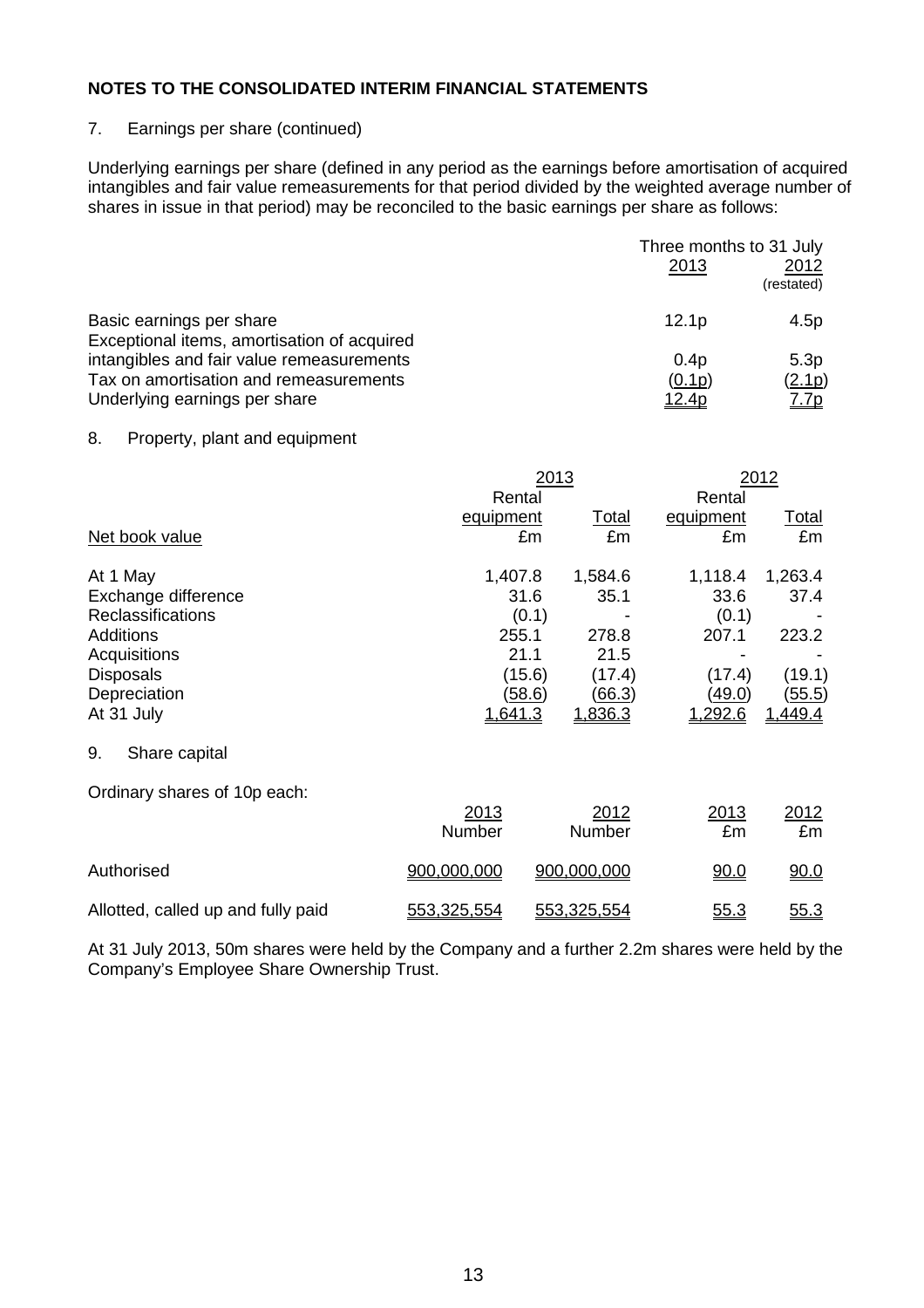10. Notes to the cash flow statement

|                                                            | Three months to 31 July |               |
|------------------------------------------------------------|-------------------------|---------------|
|                                                            | 2013                    | 2012          |
|                                                            | £m                      | £m            |
| Cash flow from operating activities<br>a)                  |                         |               |
| Operating profit before exceptional items and amortisation | 110.4                   | 73.8          |
| Depreciation                                               | 66.3                    | 55.5          |
| EBITDA before exceptional items                            | 176.7                   | 129.3         |
| Profit on disposal of rental equipment                     | (3.4)                   | (3.6)         |
| Profit on disposal of other property, plant and equipment  | (0.7)                   | (0.5)         |
| Increase in inventories                                    | (1.5)                   | (1.0)         |
| Increase in trade and other receivables                    | (34.6)                  | (20.0)        |
| Decrease in trade and other payables                       | (19.4)                  | (5.0)         |
| Exchange differences                                       | 0.1                     | 0.3           |
| Other non-cash movements                                   | 0.7                     | 0.6           |
| Cash generated from operations before exceptional items    |                         |               |
| and changes in rental equipment                            | <u> 117.9</u>           | <u> 100.1</u> |

#### b) Analysis of net debt

|                        | 1 May<br>2013<br>£m | Exchange<br>movement<br>£m | Cash<br><u>flow</u><br>£m | Non-cash<br>movements<br>£m | 31 July<br>2013<br>£m |
|------------------------|---------------------|----------------------------|---------------------------|-----------------------------|-----------------------|
| Cash                   | (20.3)              |                            | 16.4                      |                             | (3.9)                 |
| Debt due within 1 year | 2.2                 |                            | (0.5)                     | 0.3                         | 2.0                   |
| Debt due after 1 year  | 1,032.2             | 28.2                       | <u>127.4</u>              | <u>1.1</u>                  | 1,188.9               |
| Total net debt         | 1,014.1             | 28.2                       | <u>143.3</u>              | <u>1.4</u>                  | <u>1.187.0</u>        |

Details of the Group's debt are given in the Review of Balance Sheet and Cash flow accompanying these interim financial statements.

#### c) Acquisitions

|                    |      | Three months to 31 July |  |  |  |
|--------------------|------|-------------------------|--|--|--|
|                    | 2013 | 2012                    |  |  |  |
|                    | £m   | £m                      |  |  |  |
| Cash consideration | 39.5 | $\equiv$                |  |  |  |

During the period, three acquisitions were made for a total consideration of £39.5m, after taking account of net cash acquired of £2.7m. Further details of these are provided in note 11.

#### 11. Acquisitions

During the period, the following acquisitions were completed:

- i) On 10 May 2013, A-Plant acquired the entire issued share capital of Accession Group Limited ('Accession'), including its principal trading subsidiary Eve Trakway Limited ('Eve'), for an initial consideration of £28m with deferred consideration of up to £7m payable over the next year depending on profitability. Accession is a specialist rental provider of temporary access solutions to the events and industrial sectors.
- ii) On 1 July 2013, A-Plant acquired the entire issued share capital of Plant and Site Services Holdings Limited, Plant and Site Services Limited, PSS Innovations Limited and P Moloney Plant & Site Services Ireland Limited (together 'PSS') for a cash consideration of £11m. PSS hires and sells specialist jointing equipment, tooling and consumables to utility companies and their contractors across the United Kingdom.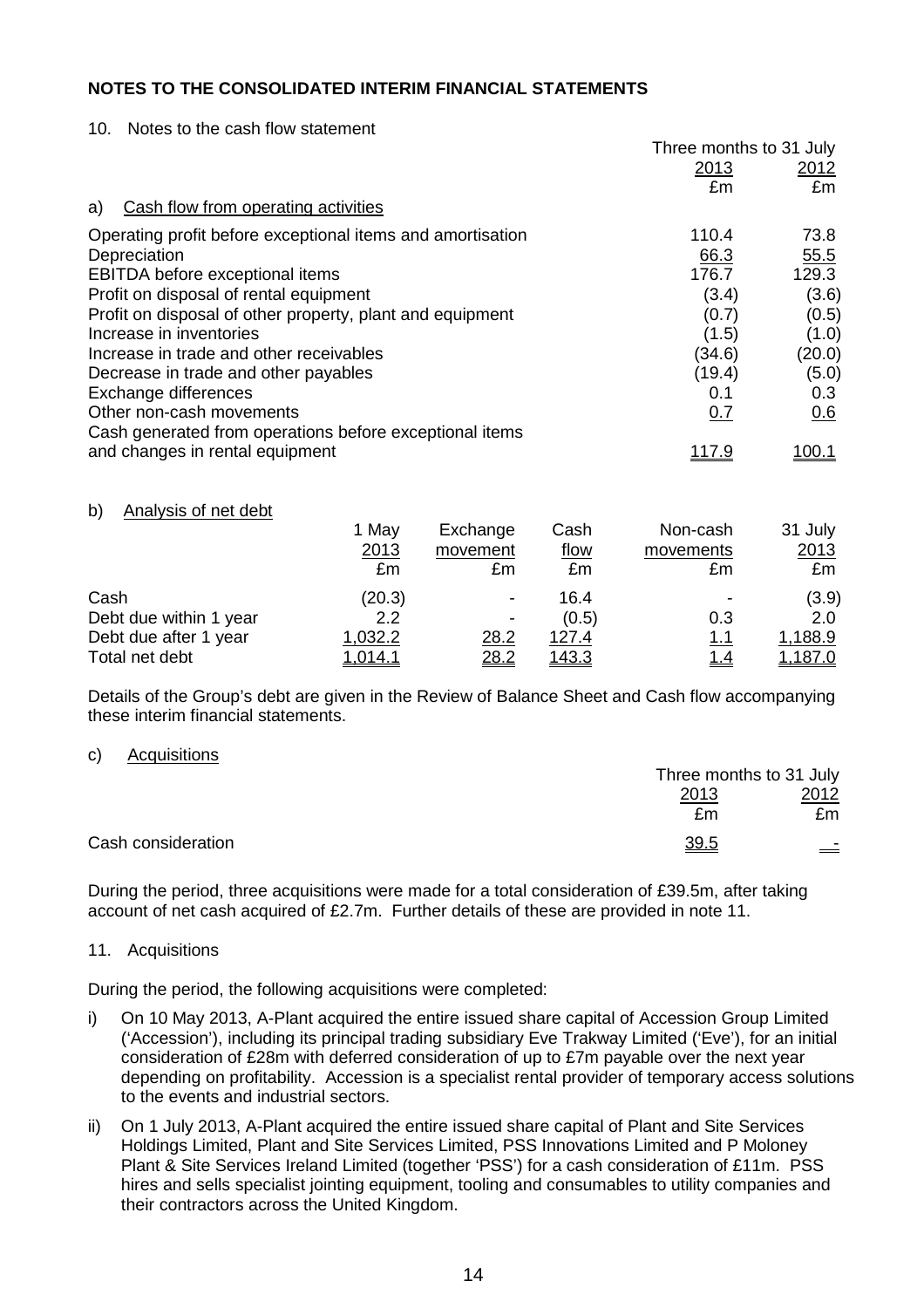- 11. Acquisitions (continued)
- iii) On 12 July 2013, Sunbelt acquired the business and assets of Worth Supply Co., Inc. ('Worth') for a cash consideration of £0.7m (\$1m). Worth is a general tool rental business.

The following table sets out the book values of the identifiable assets and liabilities acquired and their provisional fair value to the Group. The fair values have been determined provisionally at the balance sheet date.

|                                            | Acquirees'   | Fair value         |
|--------------------------------------------|--------------|--------------------|
|                                            | book value   | to Group           |
|                                            | £m           | £m                 |
| <b>Net assets acquired</b>                 |              |                    |
| Trade and other receivables                | 8.6          | 8.6                |
| Inventory                                  | 0.4          | 0.4                |
| Property, plant and equipment              |              |                    |
| - rental equipment                         | 19.3         | 21.1               |
| - other assets                             | 0.4          | 0.4                |
| Creditors                                  | (6.4)        | (6.4)              |
| Debt                                       | (1.3)        | (1.3)              |
| Intangible assets (brand name, non-compete |              |                    |
| agreements and customer relationships)     |              | <u>13.4</u>        |
|                                            | <u> 21.0</u> | $\overline{36.2}$  |
| Consideration:                             |              |                    |
| - cash paid                                |              | 39.5               |
| - deferred consideration payable in cash   |              |                    |
|                                            |              | $\frac{7.0}{46.5}$ |
| Goodwill                                   |              | <u> 10.3</u>       |
|                                            |              |                    |

The goodwill arising can be attributed to the key management personnel and workforce of the acquired businesses and to the benefits the Group expects to derive from the acquisitions. None of the goodwill is expected to be deductible for income tax purposes.

Trade receivables at acquisition were £8.6m at fair value, net of £0.4m provision for debts which may not be collected.

Accession's revenue and operating profit in the period from the date of acquisition to 31 July 2013 were £10m and £2m respectively.

Deferred consideration of up to £7m is payable contingent on Accession meeting or exceeding certain earnings thresholds over the next year.

The contribution to revenue and operating profit from PSS and Worth from the date of acquisition to 31 July 2013 was not material.

#### 12. Contingent liabilities

There have been no significant changes in contingent liabilities from those reported in the financial statements for the year ended 30 April 2013.

#### 13. Events after the balance sheet date

On 1 August 2013, Sunbelt acquired the business and assets of M.A.C. Leasing, L.L.C. ('MAC') for cash consideration of \$8m (£5m). MAC specialises in the rental and service of heating equipment.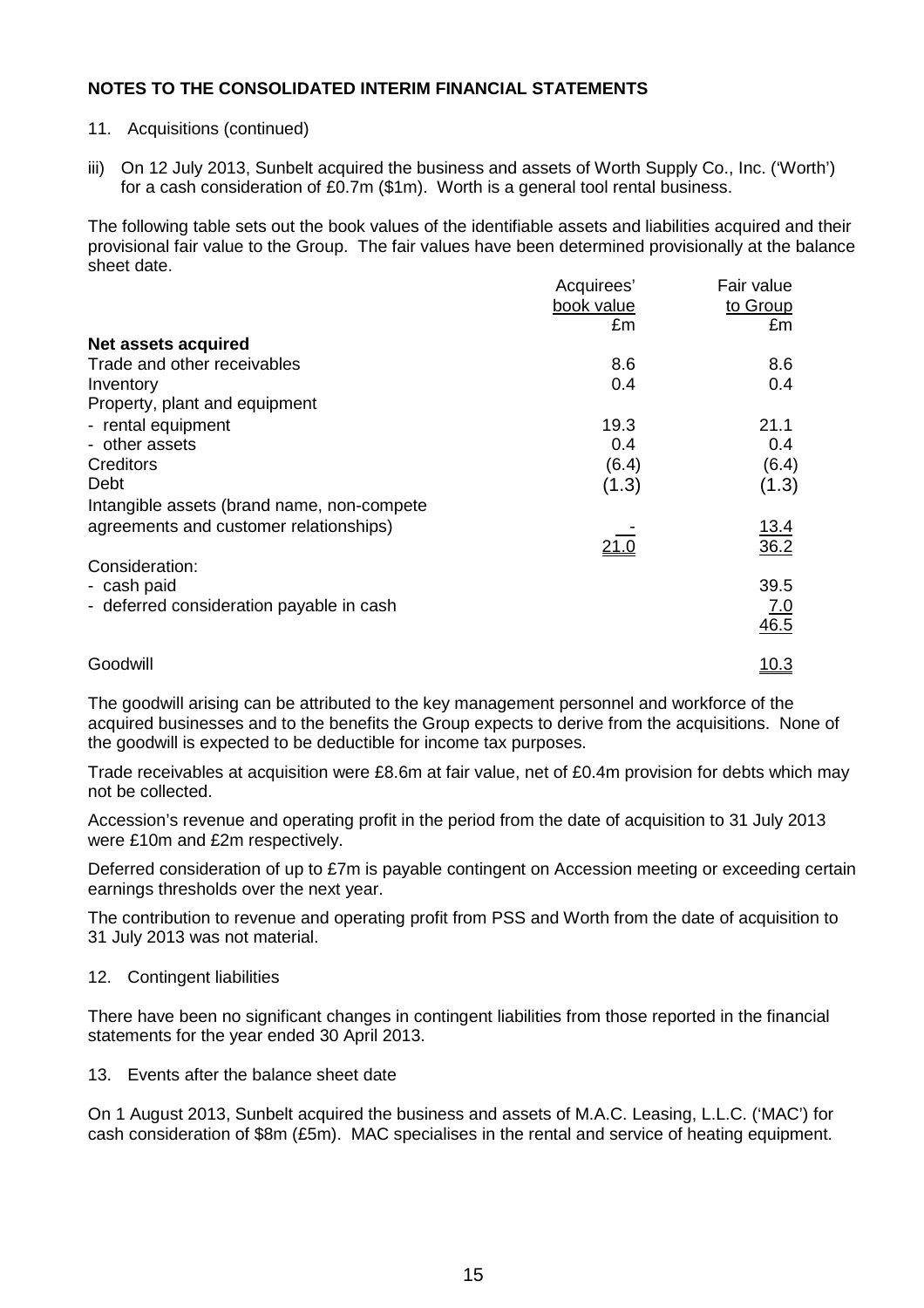## **REVIEW OF BALANCE SHEET AND CASH FLOW**

#### **Balance sheet**

#### Fixed assets

Capital expenditure in the quarter was £279m (2012: £223m) with £255m invested in the rental fleet (2012: £207m). Expenditure on rental equipment was 92% of total capital expenditure with the balance relating to the delivery vehicle fleet, property improvements and IT equipment. Capital expenditure by division was as follows:

|                                                                                   | Replacement                 | 2013<br>Growth         | <b>Total</b>           | 2012<br><b>Total</b>   |
|-----------------------------------------------------------------------------------|-----------------------------|------------------------|------------------------|------------------------|
| Sunbelt in \$m                                                                    | 59.2                        | 275.2                  | 334.4                  | <u>275.1</u>           |
| Sunbelt in £m<br>A-Plant<br>Total rental equipment<br>Delivery vehicles, property | 39.0<br><u>10.6</u><br>49.6 | 181.5<br>24.0<br>205.5 | 220.5<br>34.6<br>255.1 | 175.6<br>31.5<br>207.1 |
| improvements and IT equipment<br><b>Total additions</b>                           |                             |                        | 23.7<br>278.8          | <u> 16.1</u><br>223.2  |

With good demand in the US, £205m of rental equipment capital expenditure was spent on growth while £50m was invested in replacement of existing fleet. The growth proportion is estimated on the basis of the assumption that maintenance capital expenditure in any period is equal to the original cost of equipment sold.

The average age of the Group's serialised rental equipment, which constitutes the substantial majority of the fleet, at 31 July 2013 was 29 months (2012: 33 months) on a net book value basis. Sunbelt's fleet had an average age of 27 months (2012: 32 months) while A-Plant's fleet had an average age of 36 months (2012: 37 months).

|                          |                              | Rental fleet at original cost |                       |                                      | LTM                   | LTM                     |
|--------------------------|------------------------------|-------------------------------|-----------------------|--------------------------------------|-----------------------|-------------------------|
|                          | 31 July 2013                 | 30 April 2013                 | LTM<br>average        | <b>LTM</b> rental<br>revenue         | dollar<br>utilisation | physical<br>utilisation |
| Sunbelt in \$m           | 3,144                        | 2,868                         | 2,803                 | 1,705                                | 61%                   | <u>72%</u>              |
| Sunbelt in £m<br>A-Plant | 2,074<br><u>436</u><br>2,510 | 1,843<br>369<br>2,212         | 1,849<br>386<br>2,235 | 1,090<br><u> 199</u><br><u>1,289</u> | 61%<br>52%            | 72%<br><u>70%</u>       |

Dollar utilisation is defined as rental revenue divided by average fleet at original (or "first") cost and, measured over the last twelve months to 31 July 2013, was 61% at Sunbelt and 52% at A-Plant. Physical utilisation is time-based utilisation, which is calculated as the daily average of the original cost of equipment on rent as a percentage of the total value of equipment in the fleet at the measurement date. Measured over the last twelve months to 31 July 2013, average physical utilisation was 72% at Sunbelt (2012: 70%) and 70% at A-Plant (2012: 65%). At Sunbelt, physical utilisation is measured consistently for equipment with an original cost in excess of \$7,500 which comprised 93% of its fleet at 31 July 2013.

#### Trade receivables

Receivable days at 31 July were 46 days (2012: 45 days). The bad debt charge for the quarter ended 31 July 2013 as a percentage of total revenue was 0.7% (2012: 0.7%). Trade receivables at 31 July 2013 of £226m (2012: £173m) are stated net of allowances for bad debts and credit notes of £18m (2012: £16m) with the allowance representing 7.4% (2012: 8.4%) of gross receivables.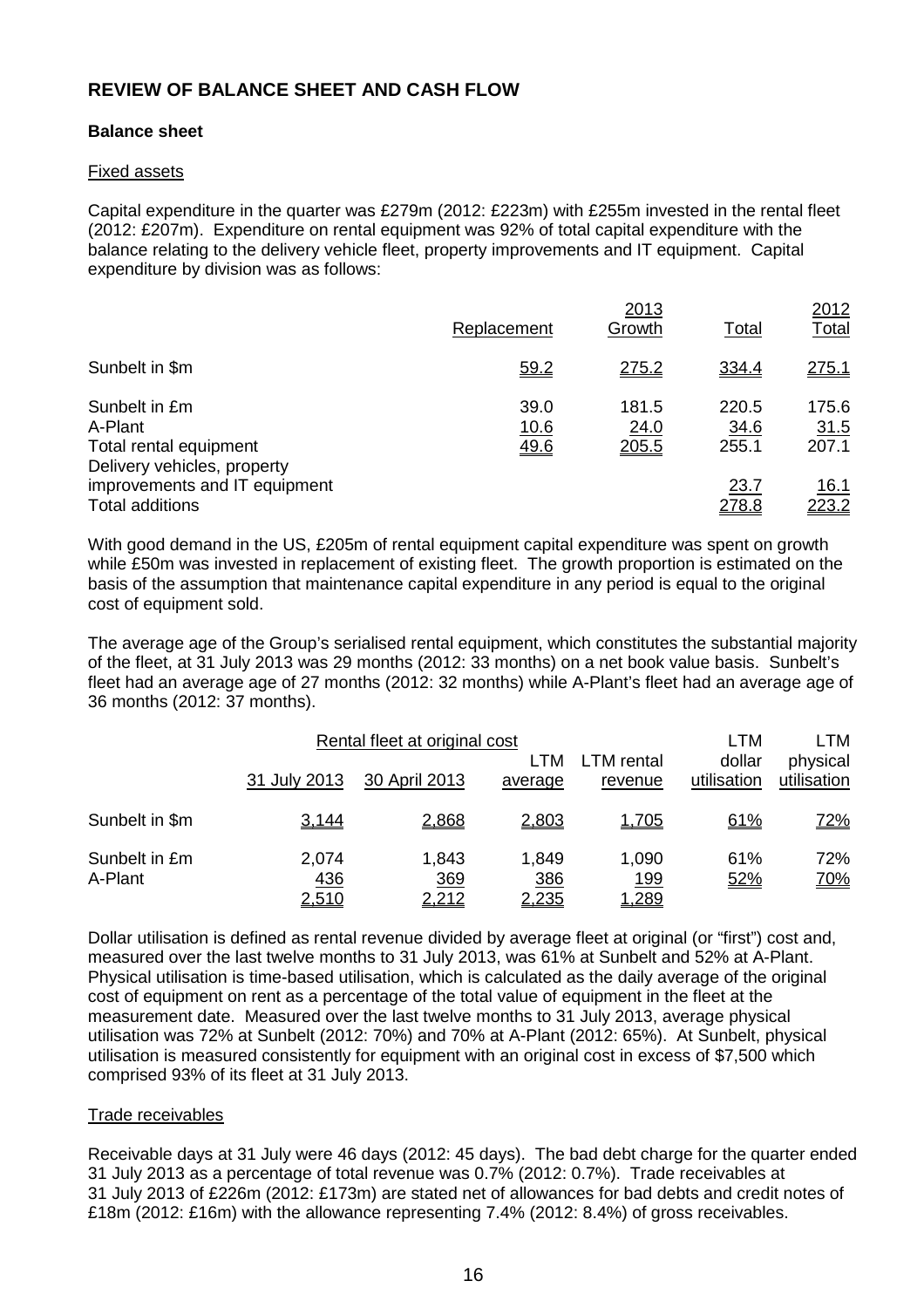#### Trade and other payables

Group payable days were 76 days in 2013 (2012: 75 days) with capital expenditure-related payables, which have longer payment terms, totalling £212m (2012: £184m). Payment periods for purchases other than rental equipment vary between seven and 60 days and for rental equipment between 30 and 120 days.

#### **Cash flow and net debt**

|                                                       | Three months to |               | LTM to         | Year to        |
|-------------------------------------------------------|-----------------|---------------|----------------|----------------|
|                                                       | 31 July         |               | 31 July        | 30 April       |
|                                                       | 2013            | 2012          | 2013           | 2013           |
|                                                       | £m              | £m            | £m             | £m             |
|                                                       |                 |               |                | (restated)     |
| <b>EBITDA before exceptional items</b>                | <u>176.7</u>    | <u> 129.3</u> | 566.4          | 519.0          |
| Cash inflow from operations before exceptional        |                 |               |                |                |
| items and changes in rental equipment                 | 117.9           | 100.1         | 519.1          | 501.3          |
| Cash conversion ratio*                                | 66.7%           | 77.4%         | 91.6%          | 96.6%          |
| Replacement rental capital expenditure                | (73.7)          | (80.3)        | (264.0)        | (270.6)        |
| Payments for non-rental capital expenditure           | (22.6)          | (16.0)        | (64.9)         | (58.3)         |
| Rental equipment disposal proceeds                    | 19.0            | 19.2          | 87.4           | 87.6           |
| Other property, plant and equipment disposal proceeds | 2.1             | 2.1           | 7.9            | 7.9            |
| Tax (net)                                             | (2.6)           | (1.6)         | (7.8)          | (6.8)          |
| Financing costs                                       | (15.6)          | (16.3)        | (40.8)         | (41.5)         |
| Cash flow before growth capex and                     |                 |               |                |                |
| payment of exceptional costs                          | 24.5            | 7.2           | 236.9          | 219.6          |
| Growth rental capital expenditure                     | (105.4)         | (81.9)        | (277.1)        | (253.6)        |
| <b>Exceptional costs</b>                              | (0.7)           | <u>(14.1)</u> | (2.4)          | (15.8)         |
| Total cash used in operations                         | (81.6)          | (88.8)        | (42.6)         | (49.8)         |
| <b>Business acquisitions</b>                          | <u>(39.5)</u>   |               | (73.3)         | (33.8)         |
| <b>Total cash absorbed</b>                            | (121.1)         | (88.8)        | (115.9)        | (83.6)         |
| <b>Dividends</b>                                      |                 |               | (20.0)         | (20.0)         |
| Purchase of own shares by the ESOT                    | <u>(22.2)</u>   | (7.6)         | <u>(24.8)</u>  | (10.2)         |
| Increase in net debt                                  | <u>(143.3)</u>  | <u>(96.4)</u> | <u>(160.7)</u> | <u>(113.8)</u> |

\* Cash inflow from operations before exceptional items and changes in rental equipment as a percentage of EBITDA before exceptional items.

Cash inflow from operations before payment of exceptional costs and the net investment in the rental fleet increased by 18% to £118m. Reflecting a seasonal increase in working capital (particularly trade receivables), the first quarter cash conversion ratio was 66.7% (2012: 77.4%). As the year progresses we anticipate that these seasonal impacts on working capital will substantially reverse.

Total payments for capital expenditure (rental equipment and other PPE) in the first quarter were £202m, lower than the £279m of capital expenditure due to the impact of the timing of fleet deliveries and supplier payment terms. Disposal proceeds received totalled £21m, giving net payments for capital expenditure of £181m in the quarter (2012: £157m).

Accordingly, in the quarter the Group generated £24m (2012: £7m) of net cash before discretionary investments made to enlarge the size and hence earnings capacity of its rental fleet. After growth investment, payment of exceptional costs (closed property costs and financing costs in the prior year) and acquisitions there was a net outflow of £121m (2012: £89m).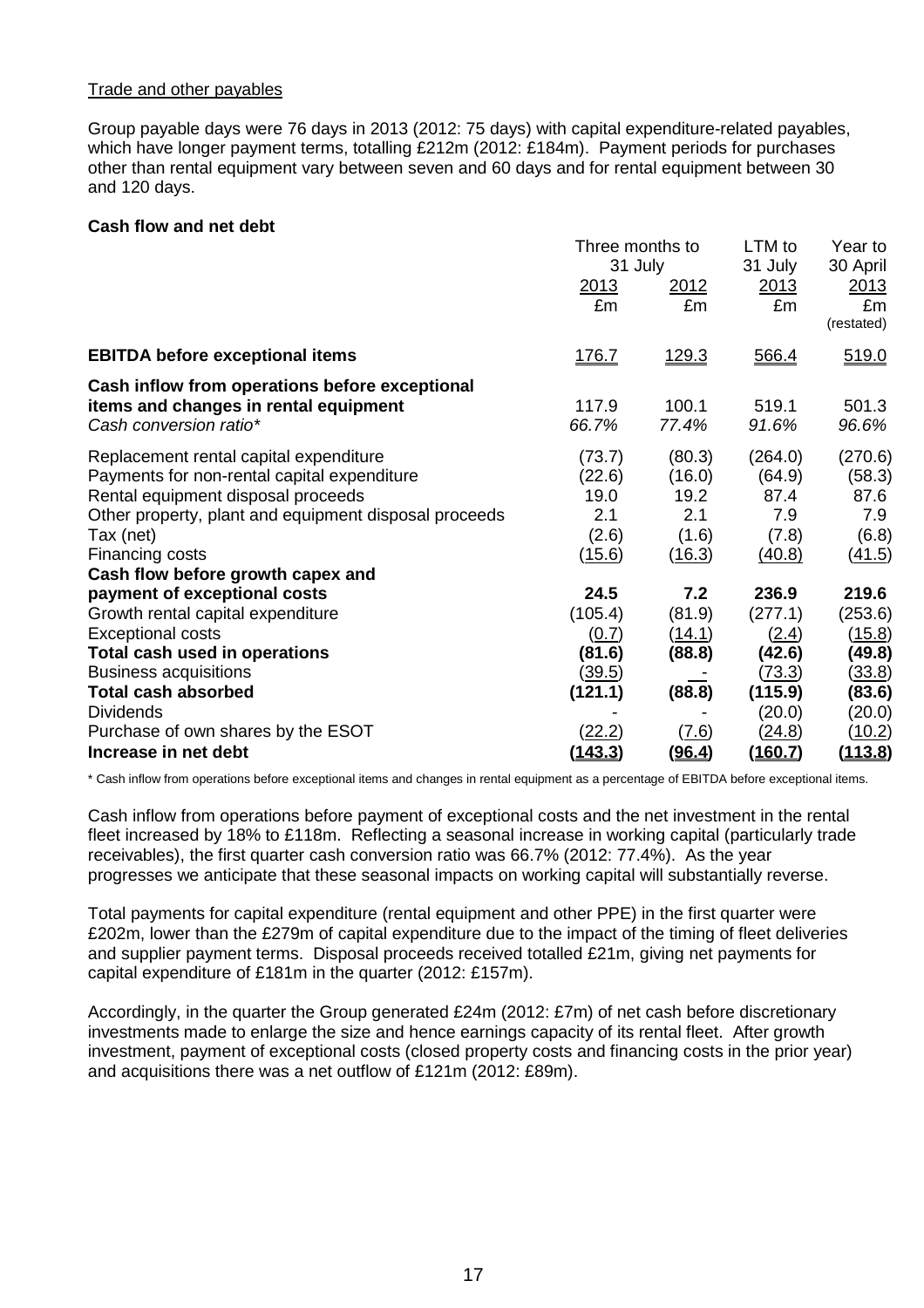#### Net debt

|                                                     | 31 July        |              | 30 April       |
|-----------------------------------------------------|----------------|--------------|----------------|
|                                                     | <u> 2013</u>   | 2012         | 2013           |
|                                                     | £m             | £m           | £m             |
| First priority senior secured bank debt             | 864.6          | 679.1        | 716.7          |
| Finance lease obligations                           | 3.0            | 3.5          | 2.9            |
| 6.5% second priority senior secured notes, due 2022 | 323.3          | 312.3        | 314.8          |
|                                                     | 1,190.9        | 994.9        | 1,034.4        |
| Cash and cash equivalents                           | (3.9)          | (7.0)        | (20.3)         |
| Total net debt                                      | <u>1.187.0</u> | <u>987.9</u> | <u>1.014.1</u> |

Net debt at 31 July 2013 was £1,187m with the increase since 30 April 2013 reflecting principally the net cash outflow set out above and £28m of currency translation effect. The Group's EBITDA for the twelve months ended 31 July 2013 was £566m and the ratio of net debt to EBITDA was therefore 2.1 times at 31 July 2013 (2012: 2.4 times) on a reported basis and 2.0 times (2012: 2.4 times) on a constant currency basis.

Under the terms of our amended asset-based senior bank facility, \$2.0bn is committed until August 2018, whilst the \$500m senior secured notes mature in July 2022. Our debt facilities therefore remain committed for the long term, with an average of 6 years remaining following the amendment. The weighted average interest cost of these facilities (including non-cash amortisation of deferred debt raising costs) is approximately 4%. The terms of the \$500m senior secured notes are such that financial performance covenants are only measured at the time new debt is raised.

There are two financial performance covenants under the amended asset-based first priority senior bank facility:

- funded debt to LTM EBITDA before exceptional items not to exceed 4.0 times; and
- a fixed charge ratio (comprising LTM EBITDA before exceptional items less LTM net capital expenditure paid in cash over the sum of scheduled debt repayments plus cash interest, cash tax payments and dividends paid in the last twelve months) which must be equal to or greater than 1.0 times.

These covenants do not, however, apply when excess availability (the difference between the borrowing base and net facility utilisation) exceeds \$200m. At 31 July 2013 availability under the enlarged bank facility was \$657m (\$667m at 30 April 2013) meaning that covenants were not measured at 31 July 2013 and are unlikely to be measured in forthcoming quarters. However, as a matter of good practice, we still calculate the covenant ratios each quarter. At 31 July 2013, as a result of the significant investment in our rental fleet, the fixed charge ratio, as expected, did not meet the covenant requirement whilst the leverage ratio did so comfortably. The fact the fixed charge ratio is currently below 1.0 times does not cause concern given the strong availability and management's ability to flex capital expenditure downwards at short notice. Accordingly, the accounts are prepared on a going concern basis.

#### **Principal risks and uncertainties**

Risks and uncertainties in achieving the Group's objectives for the remainder of the financial year, together with assumptions, estimates, judgements and critical accounting policies used in preparing financial information remain unchanged from those detailed in the 2013 Annual Report and Accounts on pages 18 to 25. Our business is subject to significant fluctuations in performance from quarter to quarter as a result of seasonal effects. Commercial construction activity tends to increase in the summer and during extended periods of mild weather and to decrease in the winter and during extended periods of inclement weather. Furthermore, due to the incidence of public holidays in the US and the UK, there are more billing days in the first half of our financial year than the second half leading to our revenue normally being higher in the first half. On a quarterly basis, the second quarter is typically our strongest quarter, followed by the first and then the third and fourth quarters.